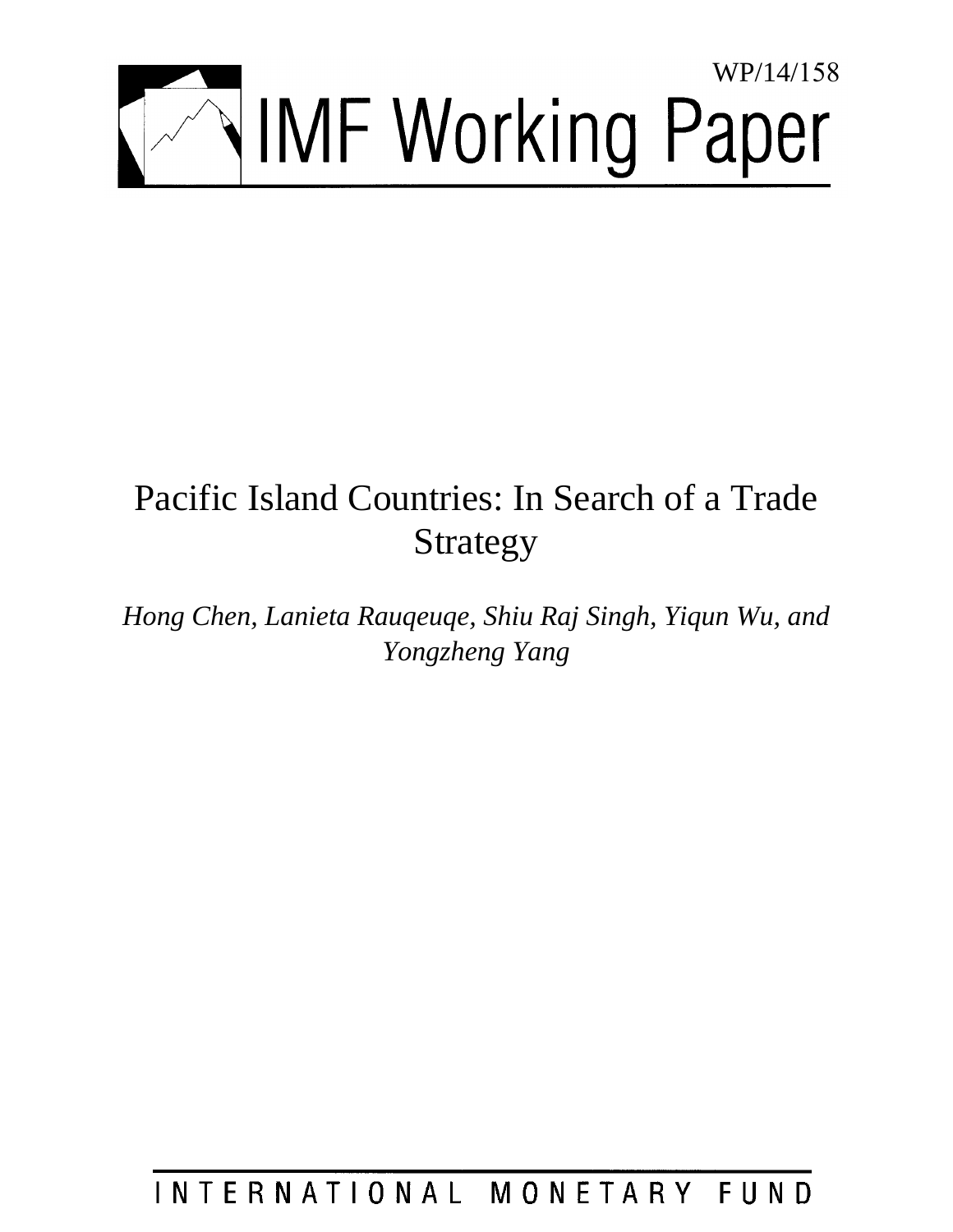## **IMF Working Paper**

### Asia Pacific Department

## **Pacific Island Countries: In Search of a Trade Strategy**

## **Prepared by Hong Chen, Lanieta Rauqeuqe, Shiu Raj Singh, Yiqun Wu, and Yongzheng**   $\mathbf{Yang}^1$

Authorized for distribution by Hoe Ee Khor

August 2014

**This Working Paper should not be reported as representing the views of the IMF.** The views expressed in this Working Paper are those of the author(s) and do not necessarily represent those of the IMF or IMF policy. Working Papers describe research in progress by the author(s) and are published to elicit comments and to further debate.

#### **Abstract**

International trade is vital for economic prosperity in Pacific island countries, but their trade performance has been weak over the past decade with the exception of resource-rich countries. Small country size and remoteness from global economic centers may have contributed to this relatively poor performance. However, the emergence of Asia as a global economic center presents Pacific island countries with an unprecedented opportunity to develop trade with Asia, particularly in tourism for a number of PICs. Moreover, if a strong two-way linkage is established between tourism and agriculture, Pacific island countries stands a better chance to improve broad-based growth.

JEL Classification Numbers:F6

Keywords: Pacific island countries, trade, tourism, agriculture, inclusive growth

Author's E-Mail Address: [hong.chen@usp.ac.fj](mailto:hchen2@worldbank.org), lr[auqeuqe@imf.org,](mailto:lrauqeuqe@imf.org) sr[singh@adb.org,](mailto:ssingh2@imf.org) [ywu2@imf.org,](mailto:ywu2@imf.org) [yyang@imf.org](mailto:yyang@imf.org)

<sup>&</sup>lt;sup>1</sup>The authors would like to thank Swarnali Ahmed, Tamim Bayoumi, Varapat Chensavasdijai, Tobias Haque, Hoe Ee Khor, and Kum Hw Oh for their useful comments on an earlier draft of this paper.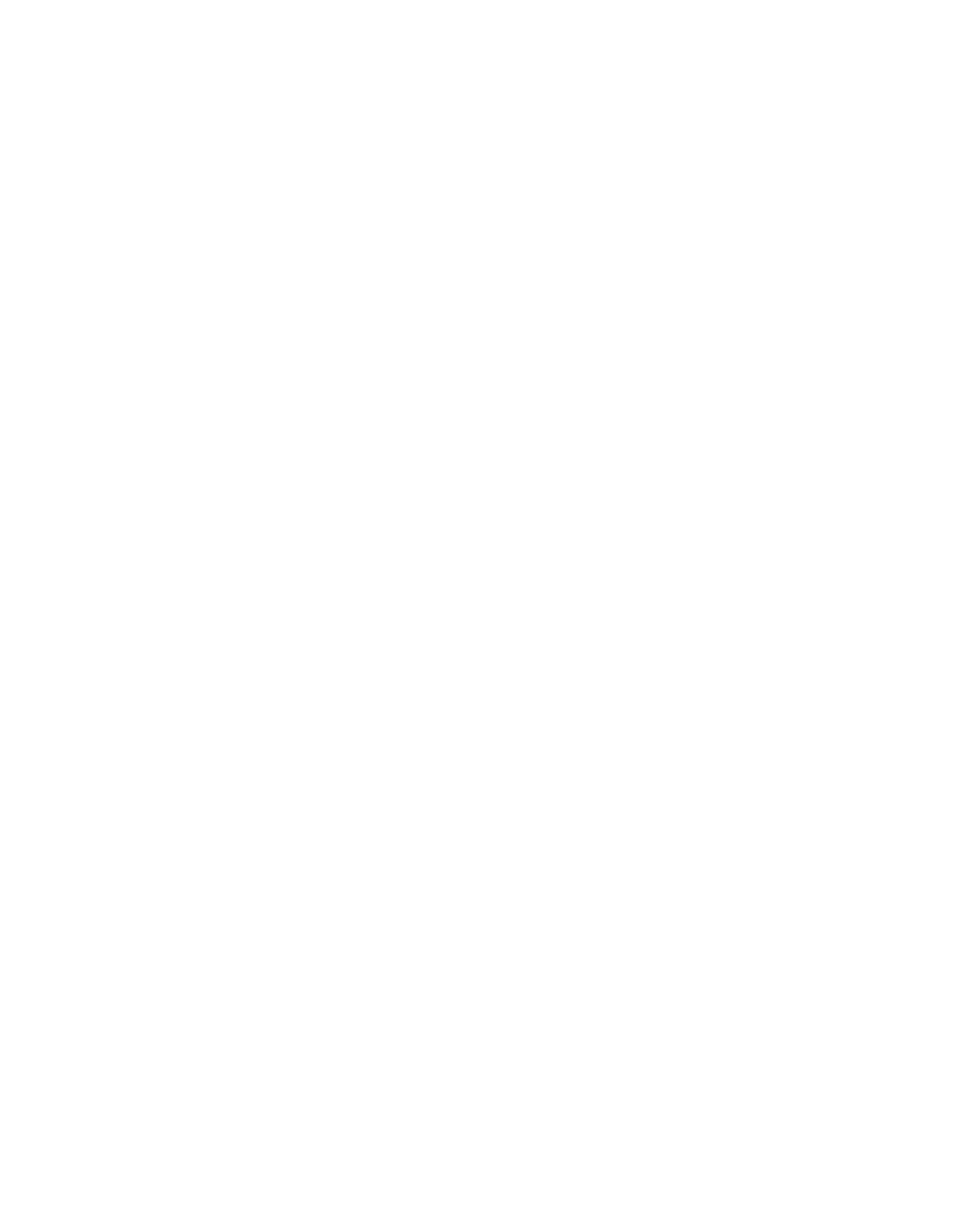#### **I. INTRODUCTION**

Trade integration is widely considered to be essential for creating economic prosperity in Pacific island countries (PICs).<sup>2</sup> This thinking is not without theoretical or empirical foundations. It is well known that domestic markets in PICs are too small to allow them to exploit economies of scale, a disadvantage that is exacerbated by PICs' geographic remoteness from major global economic centers. Small size and remoteness lead to high costs of production and trading and hence lower price competitiveness of PIC exports. It is thought that through trade integration, producers in PICs can effectively enlarge their markets and reduce production and trading costs. Historically, a number of relatively small developing economies, such as Hong Kong SAR, Mauritius and Singapore, have managed to develop a manufacturing industry that spearheaded their industrialization and enabled them to become relatively wealthy.

Key questions facing PIC policymakers are what industries can spearhead their trade integration with the rest of world and what needs to be done to facilitate this process. Like those economies mentioned above, some PICs, namely Fiji and Samoa, have tried to use manufacturing as a platform for trade integration, but the initial expansion enabled by preferential trade arrangements could not be sustained as preference margins fell over time. In general, PICs have been struggling to find a viable trade strategy to support growth, which seems to have slowed significantly over the past decade. While smallness and remoteness will continue to hamper PICs' trade growth, it is important that PICs continue to search for a more effective trade strategy as the external environment evolves.

This paper focuses on trade in goods and tourism in PICs and explores the potential for tourism to serve as a locomotive for trade integration and inclusive economic growth. The analysis will be placed in the context of the eastward shift of global economic gravity, focusing on emerging Asia as a source of demand for resource-based goods and services, particularly tourism and agricultural products, both directly and indirectly (namely, supply to the local tourism industry). It should be noted from the outset that PICs' traditional markets will remain important for a long time to come and should be further developed for deeper integration beyond trade in goods and nonfactor services. Nevertheless, PICs should increasingly position themselves to tap into Asian markets for long-term benefits.

In what follows, we first discuss PICs' comparative advantage in international trade, a crucial first step in formulating a trade strategy (Section II). We will then examine the performance and patterns of PICs' trade in Section III. Section IV presents the gravity models, estimation methodologies, and data for the analysis of the determinants of PIC merchandise trade and tourism, followed in Section V by discussions of the regression results. Section VI explores PICs' growth potential in tourism in the context of the shifting global economic gravity to Asia, and how a booming tourism industry can also help revive the agricultural sector and support more broad-based growth. Section VII provides a brief summary of key findings and policy implications.

 $<sup>2</sup>$  In this paper, PICs comprise the following countries: Fiji, Kiribati, the Marshall Islands, Micronesia, Papua New Guinea,</sup> Palau, Samoa, Solomon Islands, Tonga, Tuvalu, and Vanuatu.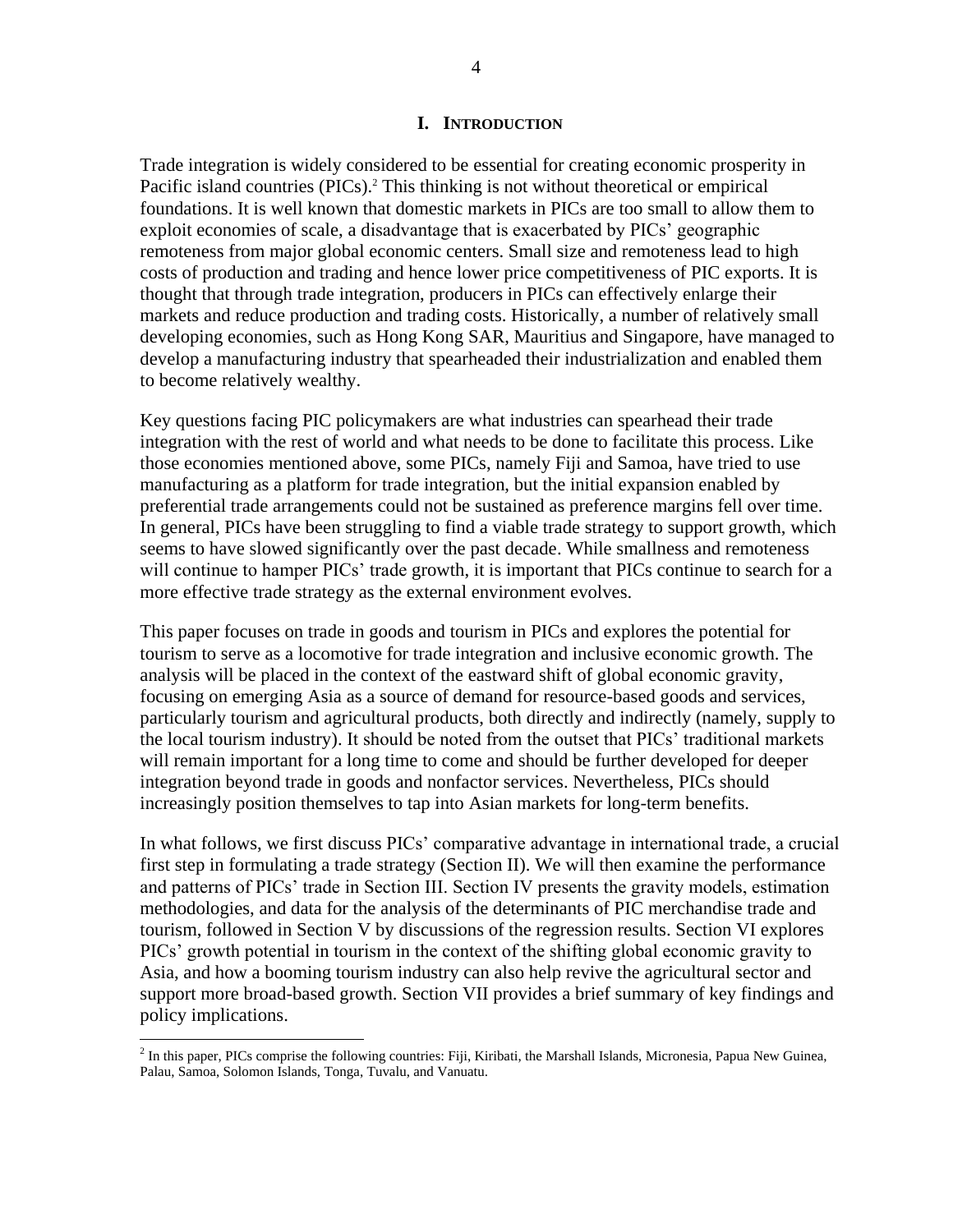## **II. PICS' COMPARATIVE ADVANTAGE**

Over the past three decades there has been considerable debate on the paradigms of PICs' economic integration (and small states in general) with the rest of the world. Bertram and Watters (1985) characterized some of the small PICs as having developed into economies that are highly dependent on migration-remittances and aid-bureaucracy—the MIRAB economies. McElroy (2006) saw the potential of tourism in small island states to provide another model of development—small island tourist economies (SITEs). Baldacchino (2006) extended the characterization of "advantages" of small states to the international political arena, arguing that there are broader strategies that small states can adopt to maximize economic benefits (such as by creating offshore financial centers). Despite these different development perspectives, they are essentially all underpinned by the idea of exploiting comparative advantage accorded to small states by their resource endowments and unique positions in the international system (i.e., being small, often former colonies, and under less scrutiny from international regulatory regimes).

PICs' trade patterns and performances show that they have largely followed their comparative advantage, which is intrinsically linked to their size and remoteness. Evidently, because of PICs' small market size, industries that exhibit strong economies of scale, such as some manufacturing industries (e.g., electronics), face high cost structures in PICs. Remoteness exacerbates this cost disadvantage by making transportation expensive, particularly with increasing fragmentation of production processes that require frequent and timely trade in (and hence transportation of) intermediate products.

With some risk of oversimplification, one can rank broad industry categories in PICs according to the comparative advantage they enjoy. This can be depicted in a "Pacific Pyramid" (Figure 1),<sup>3</sup> with a descending degree of comparative advantage from the base of the pyramid. Where natural resources (minerals, hydrocarbon, fisheries, and forestry) exist, they seem to enjoy the strongest comparative advantage, as can be seen in the importance of mineral and hydrocarbon exports in Papua New Guinea, logs exports in Solomon Islands and tuna exports (via fishing rights) in the Party to the Nauru Agreement (PNA) countries. <sup>4</sup> The commodity boom of the past decade has strengthened this comparative advantage, although the boom may be over with growth slowdown in China and other major emerging market economies.

Many PICs also seem to enjoy strong comparative advantage in tourism, due to their favorable conditions—tropical climate, sandy beaches, pristine water and distinctive cultures. These conditions offer a considerable degree of product differentiation for Pacific tourism. As in merchandise trade, higher transportation (travel) costs because of remoteness and small market sizes offset part of this advantage, but this does not seem to diminish the overall

 $3$  The Pacific pyramid has been produced largely in accordance with the ratio/relative importance of PICs' major exports (revealed comparative advantage).

<sup>4</sup> PNA countries include: Kiribati, the Marshall Islands, Micronesia, Nauru, Palau, Papua New Guinea, Solomon Islands, and Tuvalu.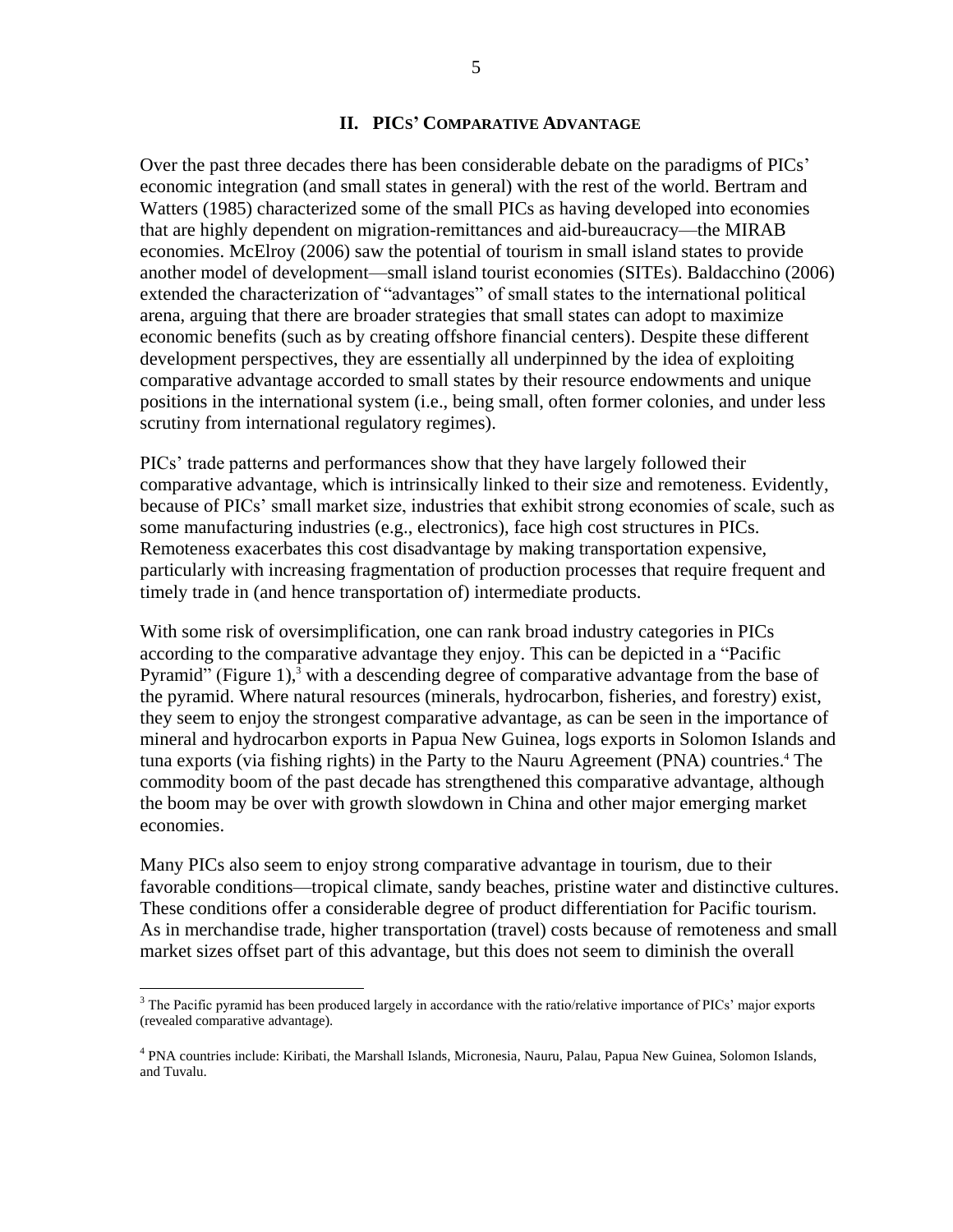comparative advantage of PIC tourism. In fact, with growing global demand for tourism, PICs' comparative advantage in tourism appears to be strengthening, as evidenced by the quite impressive growth of visitor arrivals over the past decade in a number of countries.

Agriculture seems to rank third in PICs where land and water resources are abundant. The tropical climate conditions in PICs provide some product differentiation from most other countries, both in terms of product variety and supply timing. However, poor technology, inadequate logistical services, and difficulties in accessing customary land have hampered productivity improvement, making PIC agriculture less competitive than it should be. Moreover, relatively high transportation costs as a result of the bulky and perishable nature of agricultural products have weakened this comparative advantage.

The "other services" sector is ranked the lowest in comparative advantage, by virtue of its lower tradability. However, certain industries in this sector produce highly tradable services (back office processing), and with further human resource development and improvement in infrastructure, these industries could become competitive.



## **Figure 1: Pacific Pyramid of Comparative Advantage**

At given technology and productivity levels, the exchange rate determines which industries are able to export and how much they can export. As Winters and Martins (2004) point out, PICs have an absolute disadvantage across industries because of the small size of their economies.<sup>5</sup> This has two implications. First, the real exchange rates of PICs are "high" (that is, domestic goods and services are relatively expensive compared with their foreign

 $<sup>5</sup>$  Winters and Martins (2004) show that for both clothing and electronic assembly, micro-economies have cost inflation</sup> factors of 36 percent and that for hotel and tourism the factor is 58 percent. The latter is driven substantially by high cost disadvantage estimates for personal travel (and the high share of such travel in overall packages).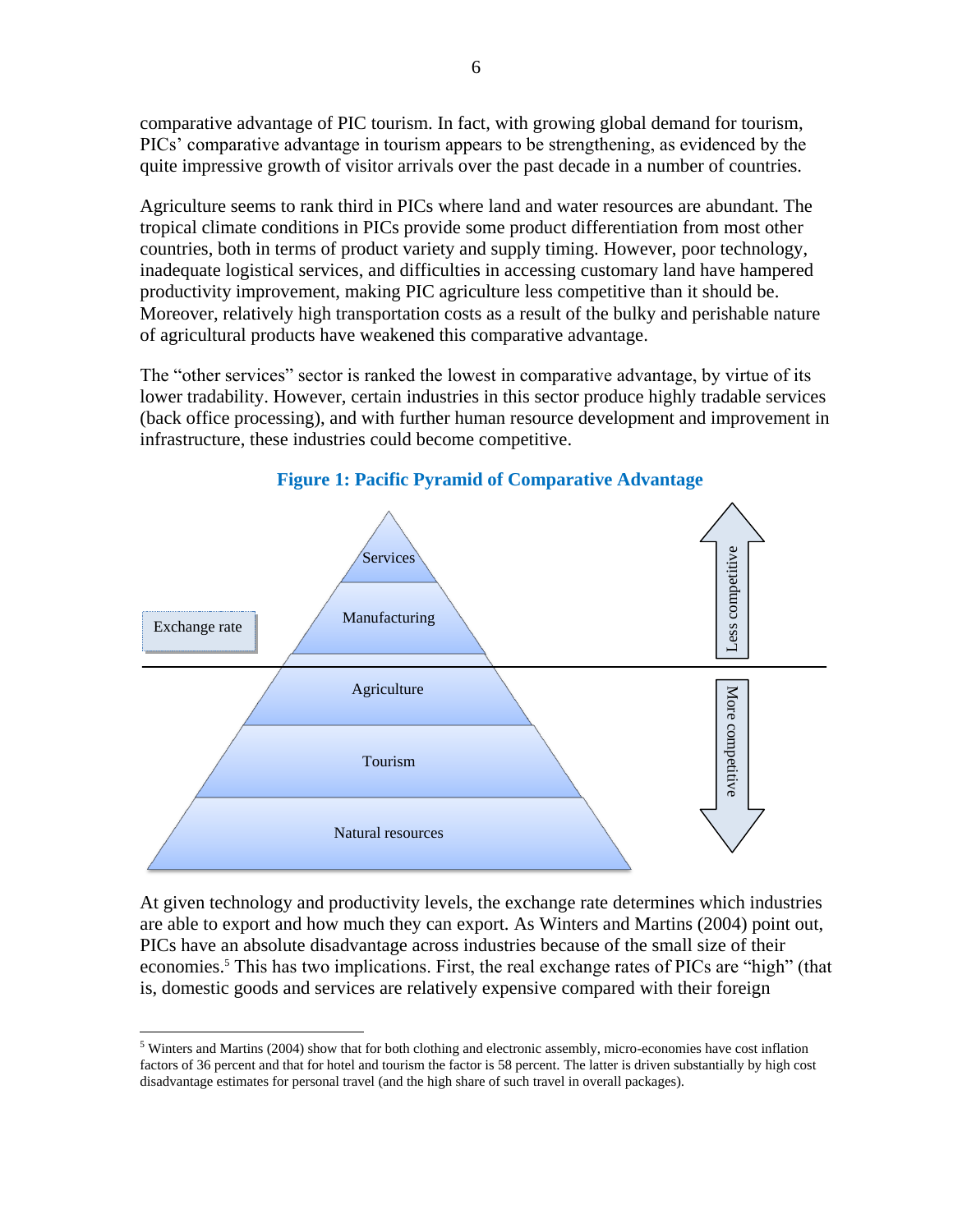counterparts), and hence the range of products that can be exported profitably is reduced. Second, a more depreciated exchange rate can help improve competitiveness by raising export earnings in domestic currency, but this would make economic sense from a national welfare point of view only if intermediate costs at international prices do not exceed the world price of the exported product. In other words, there must be domestic value added derived from the production of the export product at world prices before a depreciated exchange rate can improve the profitability of the exporter and the economic welfare of the exporting country. This phenomenon is not unique to small states such as PICs; it also applies to industries in any country that have very high cost structures. What is probably unique about most PICs is that because of the relatively high levels of aid and remittances that many PICs receive, they can run large trade deficits without the need to increase exports to close the gap, even if this can be done with a more depreciated exchange rate. More depreciated exchange rates may allow these countries to export more goods and services (moving up along the pyramid), but they would mean lower living standards in the short run (as imports become more expensive) before extra income generated through higher exports can compensate for the lost purchasing power. Moreover, if the productivity of the export sector can improve over time with increased volumes of exports, then the impact of more depreciated exchange rates on exports and welfare can also be much larger over time.

At current exchange rates and productivity levels, the cutoff point for profitable exports in

many PICs seems to be somewhere in the agricultural sector. This is borne out by the fact that most PICs do export some agricultural products in addition to tourism but hardly any manufactured products, with the exception of Fiji and Samoa. However, the agricultural sector has performed rather poorly in recent years in most PICs (Figure 2). It is not clear whether this has resulted from the real exchange rate appreciation in recent years or lagging productivity. In several PICs, the real effective exchange

 $\overline{a}$ 





Sources: Country authorities; and IMF staff estimates.

rate has appreciated significantly over the past decade (Yang and others, 2013).<sup>6</sup> However, it is entirely possible that both factors could be at work, as a strong exchange rate makes agricultural production and exports relatively unprofitable, reducing the incentive to improve productivity. At the same time, natural disasters, crop diseases and lack of public investment could have slowed productivity growth.

<sup>&</sup>lt;sup>6</sup> Most of the PICs' exchange rates are pegged to the currencies of their major trading partners. The relatively higher inflation rates in PICs gradually results in the appreciation of their real effective exchange rates.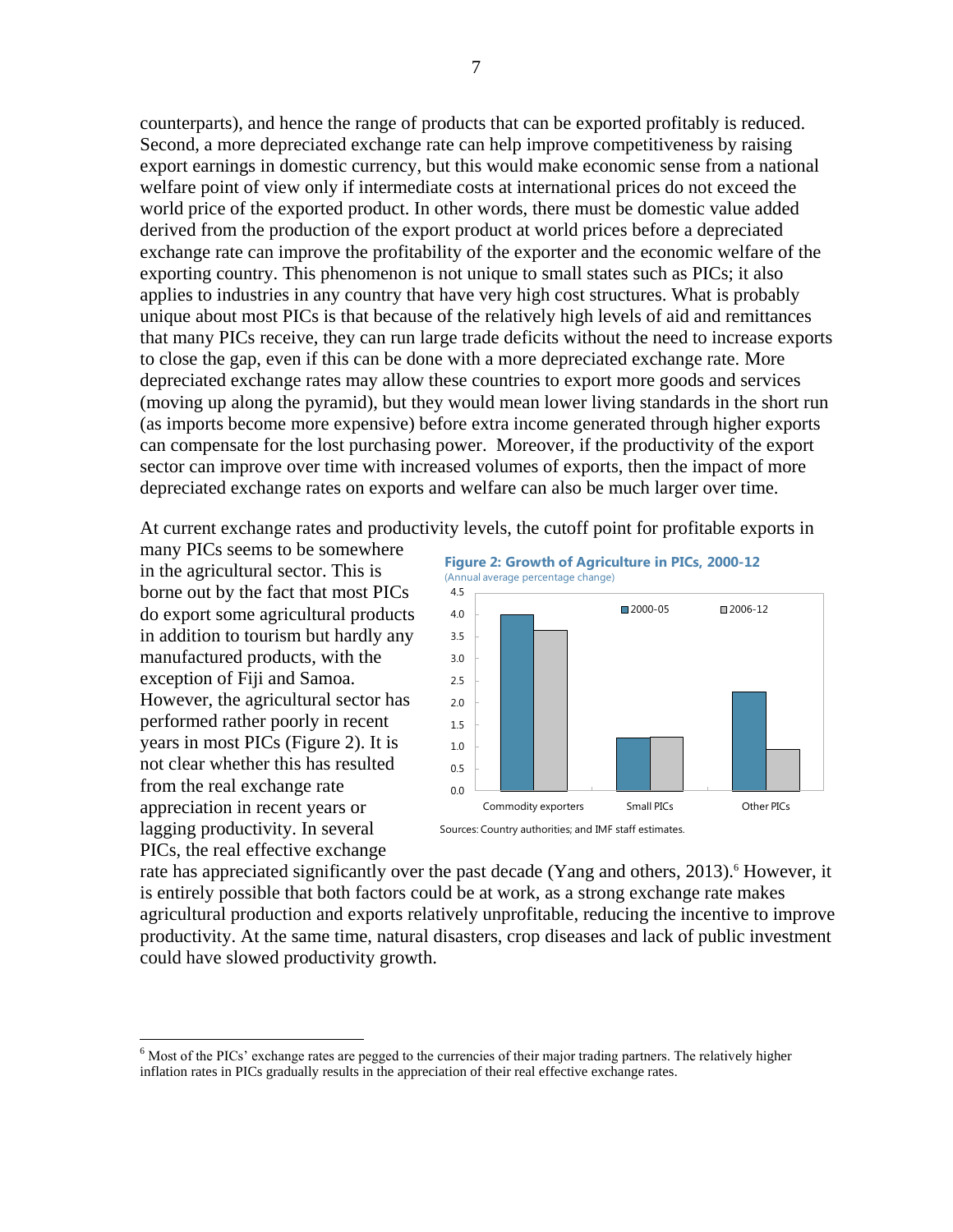Except for a few products, the prospects for manufactured exports for PICs are not promising. One can argue that if Mauritius can continue to export textiles and clothing, surely some of the larger PICs such as Fiji and PNG can too given their lower wages. Furthermore, PICs are no more remote from the Australian and New Zealand markets than Mauritius is from the United States and European markets. However, the past success of some small countries in manufacturing needs to be placed in a historical context. It is well known that Mauritius and some other small states were helped by the restrictions imposed by the Multi-Fiber Arrangement (MFA) on other more efficient textile, clothing and footwear (TCF) exporters at the time, notably Japan, Taiwan POC and Hong Kong SAR. Fiji, too, was able to benefit from this in the Australian and US markets, but like many other relatively inefficient producers, as the MFA was phased out and most-favored-nation tariffs fell in Australia and New Zealand, its TCF exports have declined. There has been some recovery of Fiji's TCF over the past few years, mostly in niche products helped by China's diversification away from TCF exports. This points to certain potential for some larger PICs to produce some differentiated TCF products.

#### **III. TRADE PERFORMANCES AND PATTERNS**

Trade-related data for PICs are limited,<sup>7</sup> but existing data suggests that PICs' trade performances and patterns broadly reflect their comparative advantage and the changing international environment. The two resource-rich PICs, Papua New Guinea and the Solomon Islands, have experienced strong export growth in recent years due to commodity booms, while non resource-rich PICs witnessed slow or negative growth until very recently. It is not just small PICs that had poor export performance; the larger ones did even worse and Vanuatu was the only country that experienced decent growth during the period 2001-2010.<sup>8</sup> On the import side, growth has largely mirrored export performance but was more consistent over time among non-resource rich PICs (Figure 4).

 $7$  There are no export price statistics that are suitable for deflating the nominal values of PIC exports, and given the volatility of commodity prices, it is difficult to calculate exports in real terms. In Figures 3 and 4, PIC exports and imports are deflated using the US import price index and export price index, respectively. U.S. price indices are used given that the trade data used is reported in U.S. dollars. These indices are far from satisfactory for the purpose of deflating PIC trade values as composition of PICs' trade is different from that of the United States.

<sup>&</sup>lt;sup>8</sup> Small PICs include Kiribati, Marshall Islands, Micronesia, Palau and Tuvalu. Other nonresource rich PICs are Fiji, Papua New Guinea, Samoa, Solomon Islands, Tonga and Vanuatu.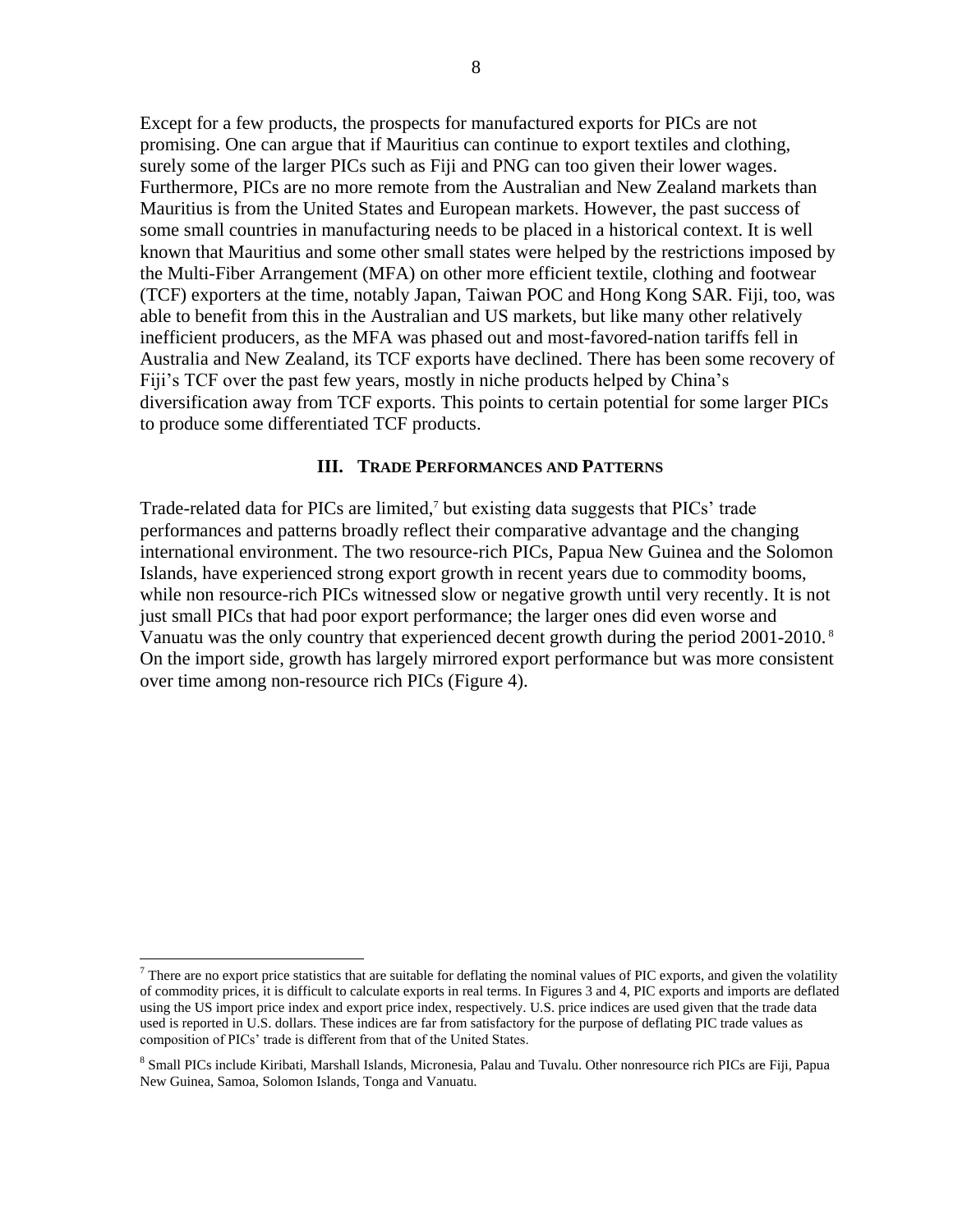

PICs have a high degree of trade openness because of their small size as they need to import

 $40$ 60 80

most products to meet domestic demand. There has been no significant change in openness over time as measured by the trade-to-GDP ratio except for Papua New Guinea and the Solomon Islands, whose openness has been boosted by commodity booms in recent years (Figure 5). Among non-resource exporters, small PICs tend to have higher openness while larger countries exhibit lower openness compared with other small states outside the region.

However, the high trade openness masks large trade deficits for most PICs, particularly among non-resource exporters. Exports are often a small fraction of imports for small PICs, but even in some larger PICs (e.g., Samoa and Tonga); trade deficits are high and compare unfavorably with small states in other regions (Figure 6). The sources for financing these deficits vary considerably, but in most PICs, aid is a major source, as are remittances. Income from foreign fishing rights is also important, such as Kiribati and Tuvalu.

100 120 140 160  $1995-99$  2000-04 2005-09 2010-12 (Goods and Services Trade - In percent of GDP)

**Figure 5: Openness Comparisons, 1995-2012**



PICs' exports are highly concentrated, reflecting

their narrow economic base. Approximately two-thirds of PIC exports are primary products, predominantly agricultural products and natural resources (Figure 7). In non-resource rich economies, agriculture alone accounts for over 60 percent of total merchandise exports, and even in resource-rich countries agricultural exports are greater than resource exports.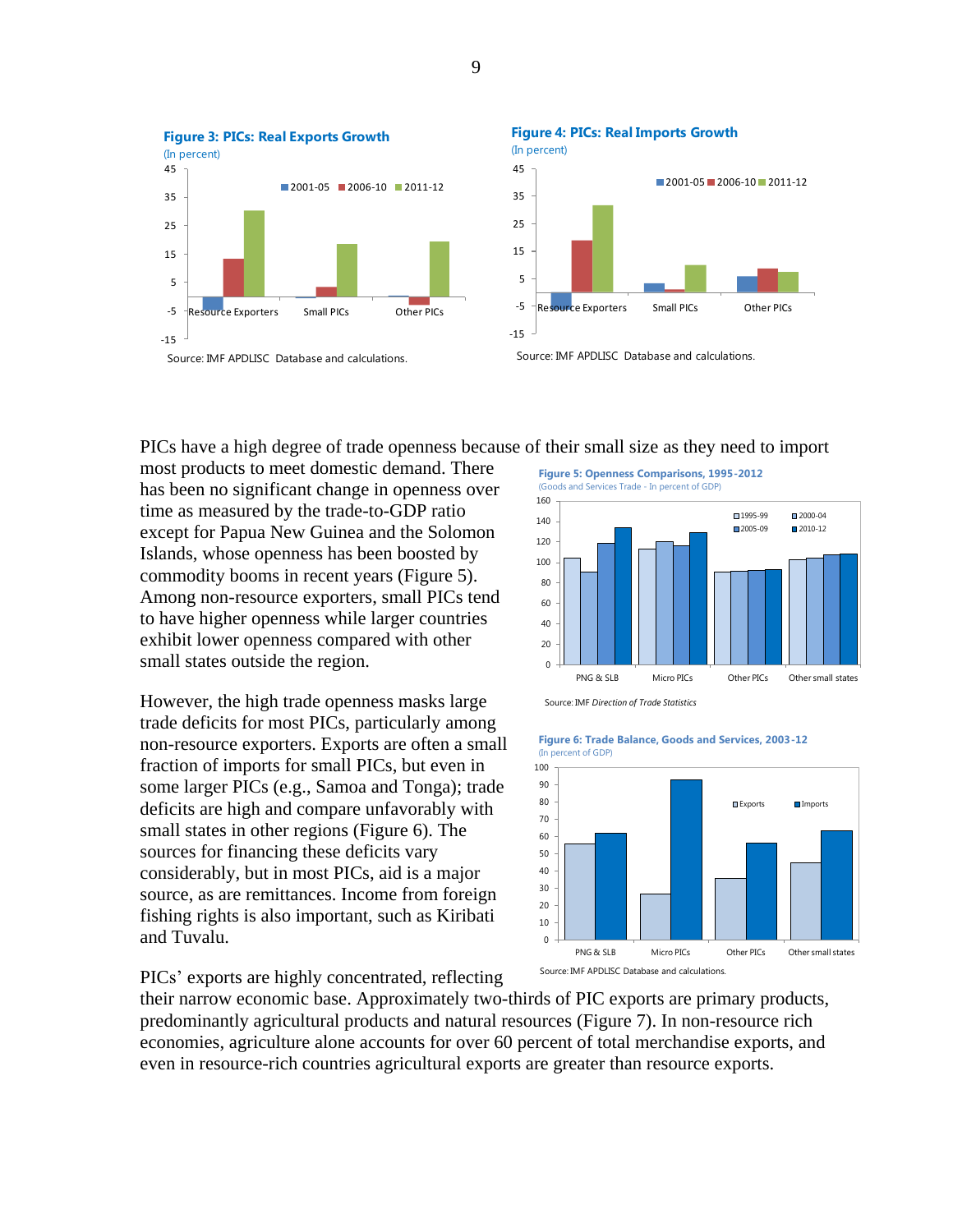Manufactured exports are sizeable in non-resource rich countries—reflecting Fiji's dominance in the aggregate, but they are very small in resource-rich countries.<sup>9</sup> On the import side, agriculture (including food) and fuel imports are important, more so in nonresource rich countries where they account for nearly half of total imports, compared to about one-third in resource-rich PICs. It is worth noting that resource-rich countries also import more machinery and equipment as a result of investments in the resource sector.

PICs' export destinations are also quite concentrated and reflect their geographic location. Australia and NZ remain the largest export markets for the two resource-rich PICs, having increased in importance over time and at the expense of Asia, except China, which has rapidly become an important market (Figure 8). For non-resource rich countries, however, the Australian and NZ markets have shrunk significantly over time, as have the North American and European markets. The Chinese market remains miniscule, but the rest of Asia has gained importance and overtaken the traditional markets (Australia, New Zealand, North America and Europe) as the largest export destination after the "rest-of-the-world."<sup>10</sup> The large increase in the importance of the rest-of-the-world market partly reflects growing intraregional trade and market diversification in non-resource rich PICs as a group.

Turning to trade in services, inbound tourism has gained importance over time for several PICs (Figure 9). This has been a bright spot in recent years in PICs' trade integration with the rest of the world. The growth of tourist arrivals has been quite impressive, averaging 6 percent per year since 2000, significantly higher than the growth of goods exports. It is not just Fiji that has done well; other countries have done just as well on average even though many started from a low base. Tourist receipts now make an important contribution to several PIC economies (Figure 10). Australia, New Zealand and the United States account for the bulk of tourist arrivals in most PICs, but the main sources of tourists for Palau have been the Asian economies, notably Japan, Taiwan POC and Korea.

<sup>&</sup>lt;sup>9</sup> There may be classification issues with regard to the size of manufactured exports. Compared with non-resource countries, the "others" category is very large and may include some manufactured products.

 $10$  A number of PICs export fish while the larger PICs also export timber and timber products and minerals to the Asian market.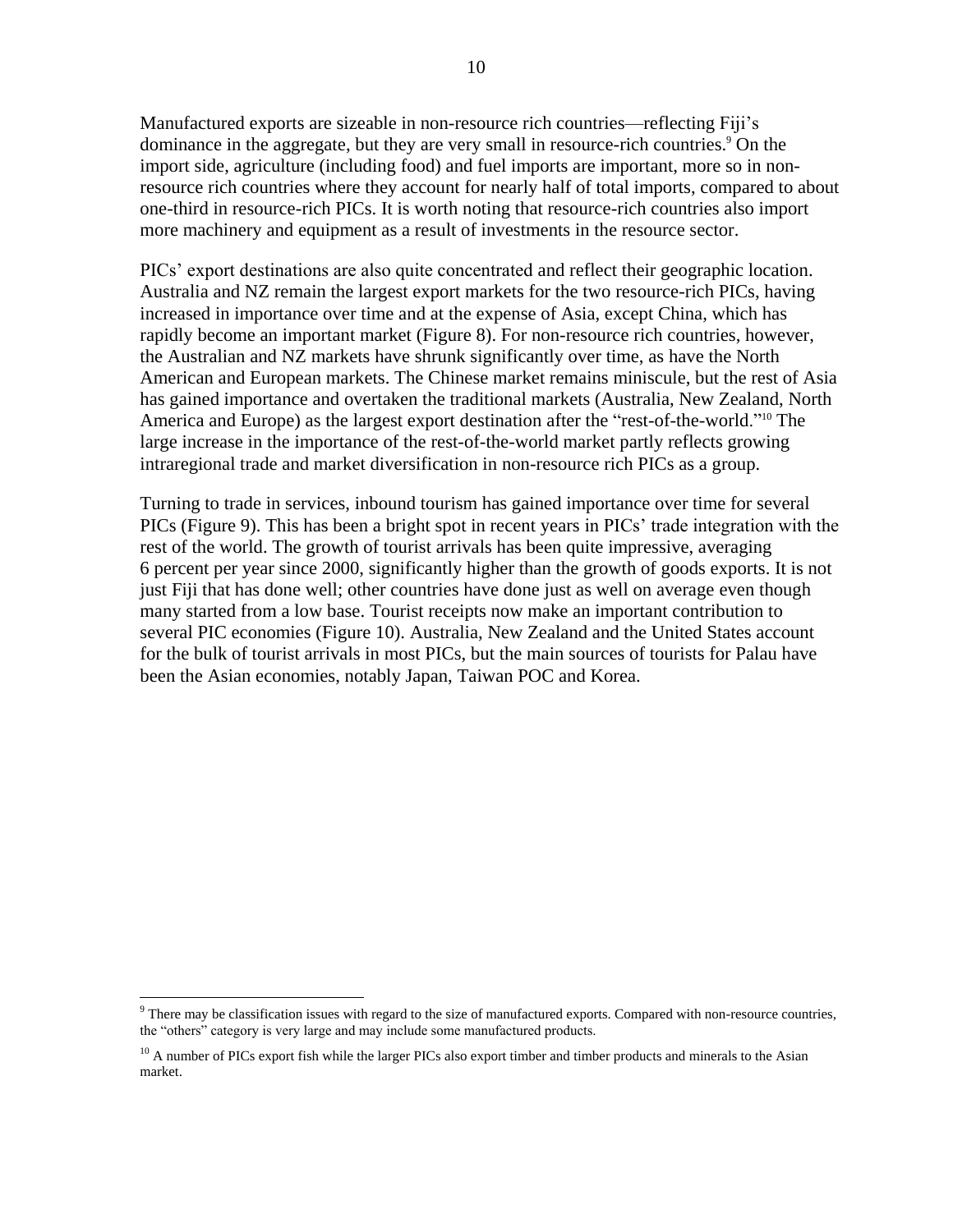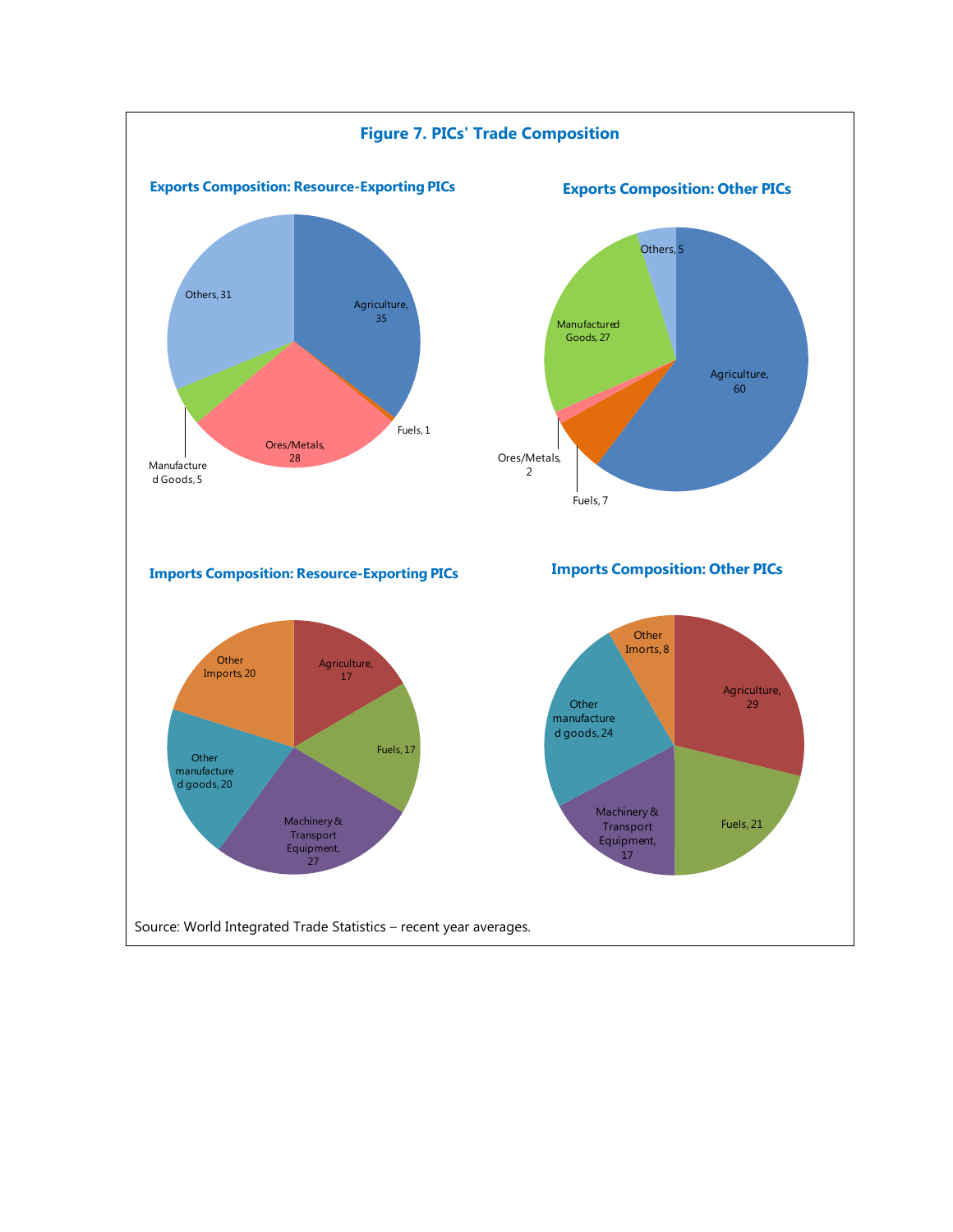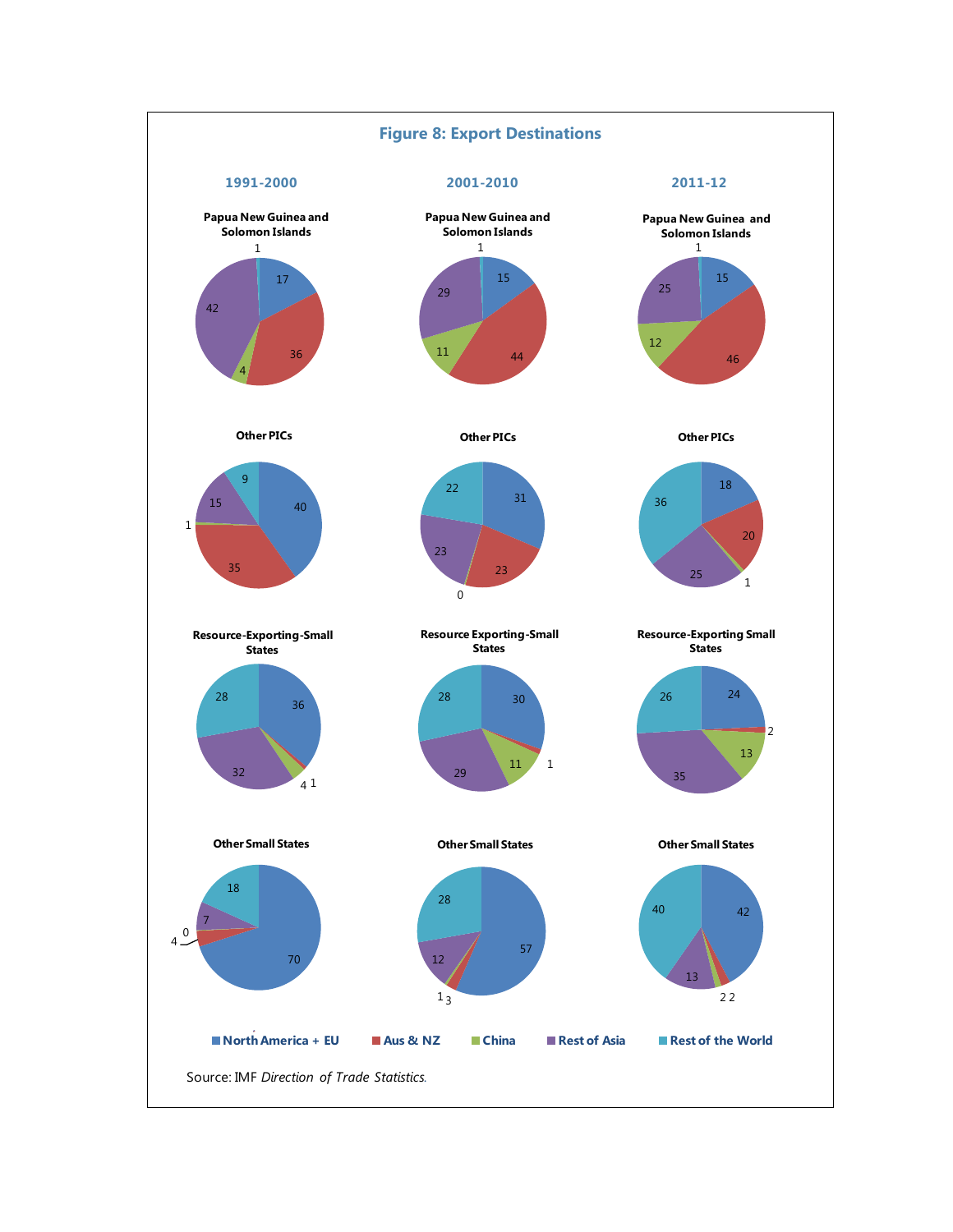

#### **IV. MODELS, ESTIMATION METHODOLOGIES AND DATA**

To examine what drives the growth of PICs' exports of goods and tourism, and the difference in the growth performances of these two sectors, we use one of the most useful empirical approaches to explaining international trade flows, the gravity model. Tinbergen (1962) and Poyhonen (1963) pioneered the notion of explaining trade flows in analogy to Newton's law of gravity, which equates the gravitational attraction of two objects to the product of their masses divided by the square of the distance between them. Hence, the standard gravity model simply takes the trade between two countries as positively related to each economy's GDP and/or population (measure of "mass") and negatively to the distance (measure of "resistance") between countries' 'centers of gravity,' usually capital cities.

#### *Model Specifications*

In practice, gravity models often include other variables representing factors that either facilitate or hamper trade between countries, such as preferential trade agreements/regional trading blocs and import tariffs and quotas. Some studies have even included variables such as foreign reserves (reflects successful trade flows from previous years) and the presence of an ethnic minority of one country in another country (Galan et. al, 2002). In principle, to maximize its explanatory power, a gravity model needs to take into account the special factors that affect trade between countries involved. Given this, our generalized gravity econometric model for trade flows (exports and imports, respectively) for PICs is as follows:

$$
lnT_{ijt} = \beta_i + \beta_j + \beta_1 lnY_{it} + \beta_2 lnY_{it} + \beta_3 lnD_{ij} + \delta_1 F_{ij} + \delta_2 C_{ij} + \mu_{ijt}
$$
\n(1)

where  $T_{ijt}$  stands for trade flows of PICs, and we use *X* to denote exports and *M* imports;  $Y_{it}$  is the GDP of export country *i*, and  $Y_{jt}$  is the GDP of importing country *j*;  $D_{ij}$  is distance between capitals of pairwise trading countries;  $F_{ij}$  is a dummy variable indicating if countries *i* and *j* are both signatories of the same preferential trade agreement ( $F_{ij} = 1$  if both countries are signatories, and  $F_{ij} = 0$  if they are not); and  $C_{ij}$  indicates if countries *i* and *j* share colonial ties, with binary values 1 and 0 indicating existence and absence of such ties, respectively. Parameters  $\alpha_i$  and  $\alpha_j$  are export country's and import country's fixed effects, respectively,  $\delta_1$ 

13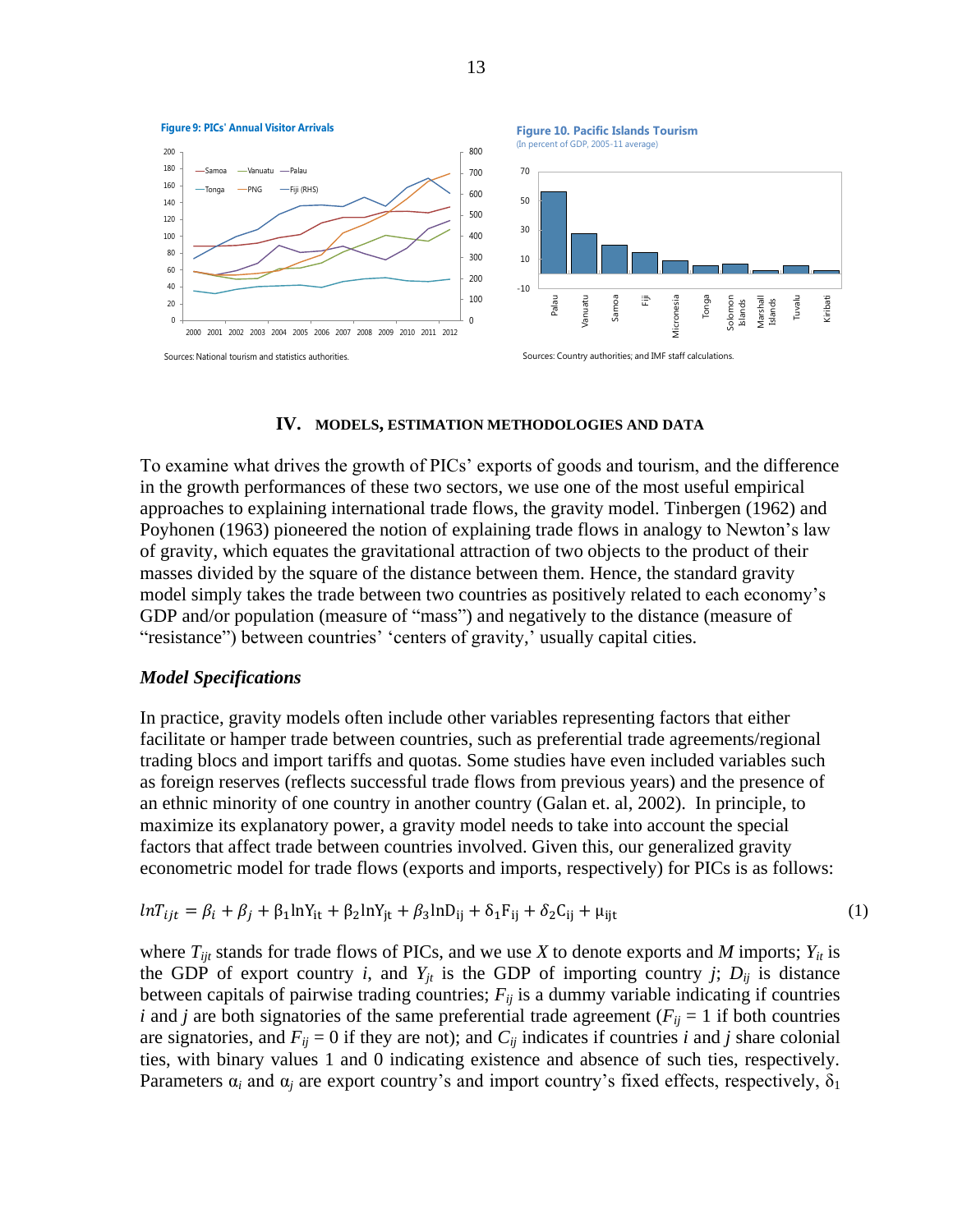and  $\delta_2$  are the coefficients for variables  $F_{ij}$  and  $C_{ij}$ , respectively, and  $\mu_{ijt}$  is the white noise error term.

With regards to export flows, a higher level of PIC GDP indicates higher productive capacity to export, and a higher level of trading partners' income translates into higher import demand. Additional explanations for the inclusion of GDP in equation (1) are that since the presence of economies of scale induces production of differentiated products, volume of trade will be influenced by economic size that is measured by GDP (Helpman and Krugman 1985, 1989; and Deardorff, 1984; cited in Rahman, 2003). Since one country's imports are its trading partners' exports, the GDP variables play similar roles in the imports equation. Hence,  $\beta_1$  and  $\beta_2$  are expected to be positive for both exports and imports.

PICs are expected to trade more with countries for which resistance from distance is lower. Rahman (2003) noted that physical shipping costs, time-related costs and costs of (cultural) unfamiliarity are all costs borne in doing business at a distance. Since distance between capitals of pairwise trading countries is a proxy for transportation costs in our gravity model, an increase in distance between countries raises these costs and therefore reduces trade. Thus,  $\beta_3$  is expected to be negative. The coefficients  $\delta_1$  and  $\delta_2$  are expected to be positive as trade arrangements and colonial history are taken to facilitate trade between countries. We also considered relative prices<sup>11</sup> in the equation since the link between trade and relative prices is well supported by empirical evidence (Harris and Matyas, 1999). While the estimated coefficients of relative price indices turned out to be negative in our models, the estimates were highly insignificant.

Similar to the model explaining merchandise trade in PICs, an econometric model for tourist arrivals in PICs is developed as follows:

$$
lnV_{ijt} = \beta_0 + \beta_1 lnN_{it} + \beta_2 lnYPC_{it} + \beta_3 lnD_{ij} + \beta_4 L_{ij} + \beta_5 S_i + \beta_6 U_{it} + i_{it}
$$
 (2)

where  $V_{ijt}$  stands for the number of tourist arrivals in PIC *i* from country *j* in year *t*;  $N_{jt}$  is the population of source country *j* in year *t*;  $Y_{it}$  is the GDP per capita of source country *j* in year *t*;  $D_{ij}$  is the distance between destination country *i* and source country *j*;  $L_{ij}$  is a dummy variable indicating if countries *i* and *j* share a common language  $(L_{ij} = 1$  if the two countries share a common language, and  $L_{ij} = 0$  if they do not); and  $S_i$  stands for land surface area of country *i*, and  $U_{it}$  is the share of urban population in PIC *i*.  $\beta$ 's are the coefficients of corresponding variables, and  $\varepsilon_{ijt}$  is the white noise error term.

GDP per capita plays a similar role in the tourism model as GDP does in the goods model, and distance acts exactly the same way in both models. The population of source countries is

<sup>11</sup> We also considered the relative price index *RELRER*<sup>*i*</sup><sub>*x*</sub> = *RER*<sup>*i*</sup><sub>*x*</sub>  $\sum_{k \neq X}$  $=$ *k X RELRER*<sup>*j*</sup> = *RER*<sup>*j*</sup> /  $\sum \alpha_k R E R_k^j$  where *j* is importer, *X* is exporter,

 $RER = \frac{CPI_X}{CPI} / \frac{\$_X/\$_{US}}{\$^j/\$_{US}}$  $=\frac{CPI_x}{CPI_x}/\frac{\$x}{\$y/s}}$ , and  $\alpha_k$  is share of exports to country *j* from country *k*. The index is designed to capture the effects

of competition among PICs which produce similar products, rather than between PICs and their non-PIC trading partners as these partners tend to produce goods and services that often do not compete with those from PICs.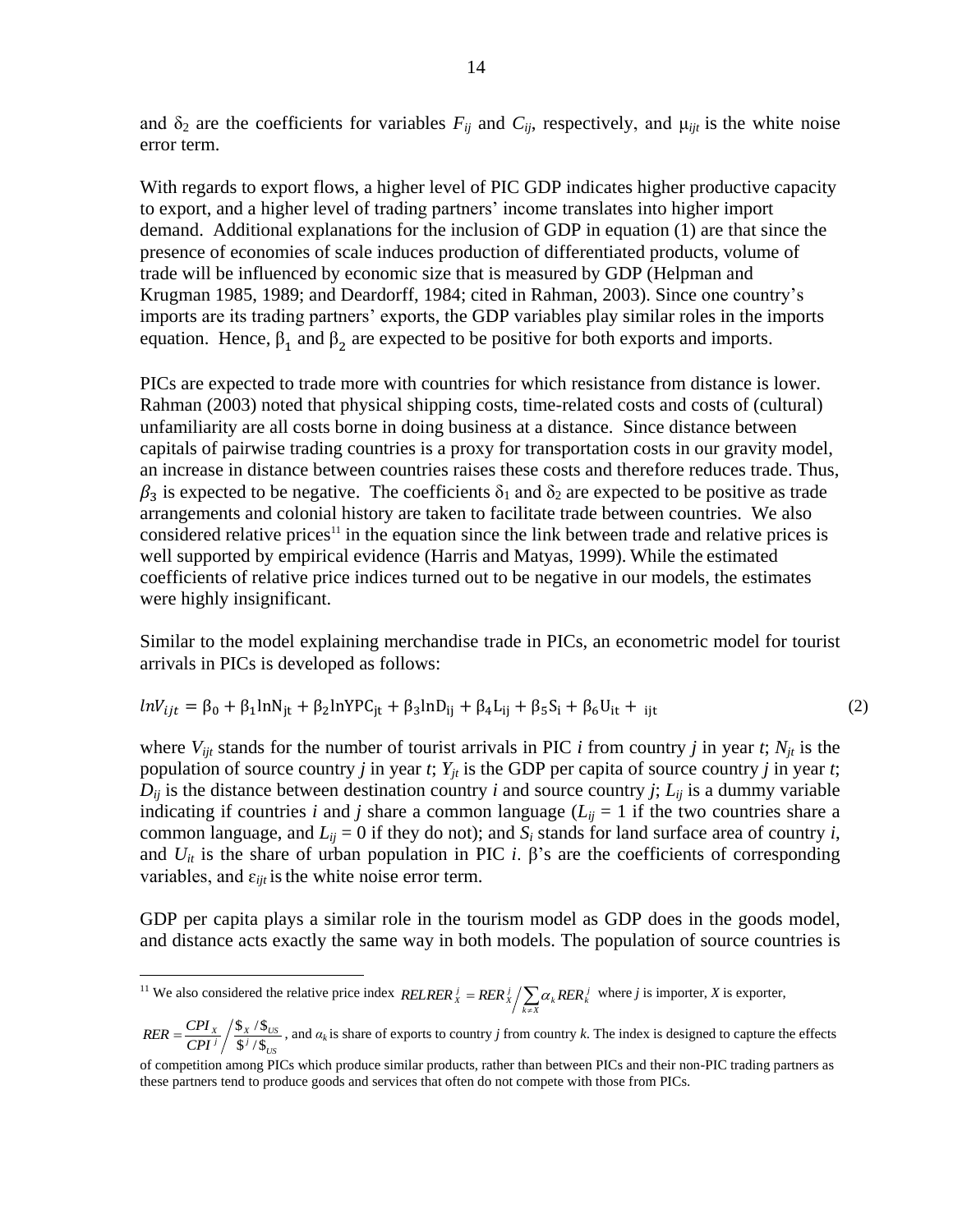expected to contribute positively to outbound tourism, as is a common language. The surface area of the destination PICs is included to capture the impact of the variety of tourism activities in these PICs—a geographically larger destination equates to greater product variety and attracts higher visitor arrivals. The inclusion of the share of urban population as a proxy for domestic connectivity for tourist travel is based on the consideration that proximity of source countries to tourism destinations may not really matter if harsh geographical conditions or limited infrastructural facilities in the latter hamper tourist activities. Given this, the higher the level of urbanization is, the greater the appeal of these PIC destinations to tourists.

In this analysis, we also tested proxies for relative tourism prices (reciprocal of the purchasing power parity conversion factor), $12$  and synergies between tourism and goods trade (sum of annual bilateral trade in goods between the countries divided by both countries' GDP). We also tested the impact of robbery rates as an indicator of travel risk despite the uncertain quality of the source data. Nevertheless, all three variables turned out to be insignificant.

## *Estimation Methodologies*

In selecting estimation methodologies for the econometric exercise, an important issue to consider is the potential endogeneity problem. Specifically, relationships between trade flows/tourism arrivals  $(T)$  and control factors and the linkage between  $T$  and  $\text{PICs'}$  GDP  $(Y_i)$ may be bidirectional, necessitating the use of an instrumental variables estimator to ensure that estimates are unbiased if endogeneity exists. Hence, equation (1) is estimated with the fixed effects least squares dummy variables estimator (FELSDV)<sup>13</sup> and the two-stage FELSDV estimator (TSFELSDV) to control for potential endogenous effect of PICs' real GDP, for the exports and imports equation models, respectively.<sup>14</sup> Since there is no significant difference between FELSDV and TSFELSDV estimates, the null hypothesis of exogeneity is not rejected, namely,  $\ln Y_i$  is not endogenous in models explaining PICs' exports and imports. This test leads to the conclusion that the FELSDV estimates are unbiased and consistent.

In equation (2), a destination country's urban population ratio,  $U_{it}$ , may be endogenous because development of the tourism industry may in turn speed up the country's urbanization progress. Hence, equation (2) was estimated with two-stage least squares estimator (TSLS) and the FELSDV as well as the ordinary least squares (OLS) estimator. The results indicate that there is no endogeneity problem. No specification errors have been found for the models based on the two equations.

 $12$  Similar to Narayan (2004) in the case of Fiji.

<sup>&</sup>lt;sup>13</sup> Also referred to as the two high-dimensional fixed effects estimator.

<sup>&</sup>lt;sup>14</sup> The null hypothesis of no fixed effects of export countries and import countries is rejected at the 1% level with the *p*-value of zero for *F* critical statistic greater than the observed *F* statistic. This points to the necessary employment of the FELSDV estimator. In TSFELSDV estimation, gross fixed capital formation (investment) is the external instrumental variable to control randomness of  $\ln Y_{ii}$  in the first stage of estimation, which is found to be a strong instrument as indicted by the Wald test which yields an *F* statistic greater than the threshold value 10.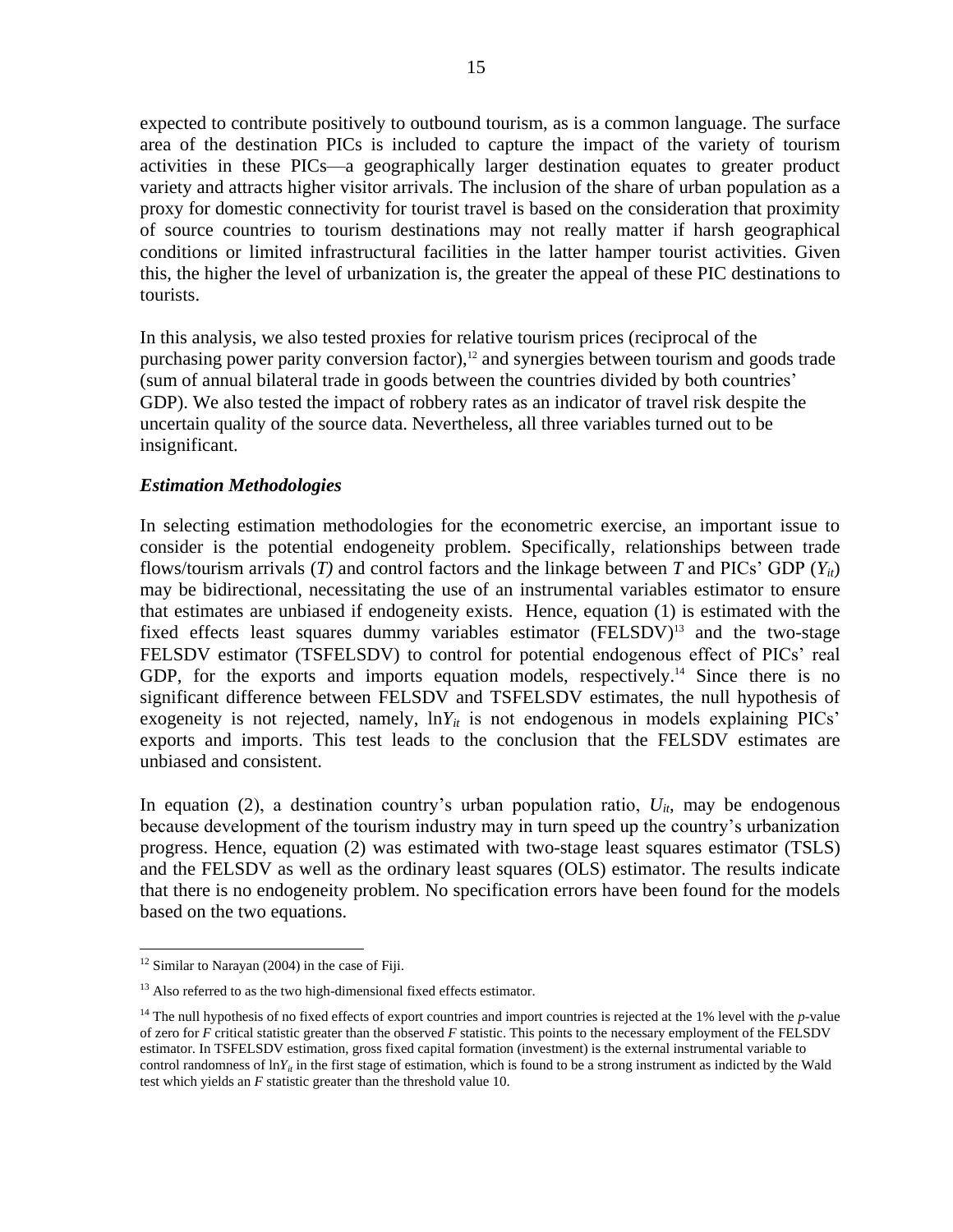## *Data*

Classical gravity models generally use cross-section data to estimate trade relationships for a particular time period, for example a year. Nevertheless, estimations using cross-section data observed over several time periods (panel data methodology) often yield more useful information compared to those from cross-section data alone. In fact, panel data methodologies are able to capture the relevant relationships among variables over time and account for unobservable pairwise trading partners' individual effects. Hence, this study employs the panel data methodology using unbalanced data on trade flows and strongly balanced panel data for tourist arrivals, as dictated by data availability.

Data on trade flows covers 6 PICs and their 100 trading partners over the period 1990-2012, and data on tourist arrivals consist of 5 PICs and 9 source countries over the period 2000- 2012. These data were sourced from the IMF, World Bank, French Research Centre for International Economics databases and country authorities. Details of the series are summarized in Tables A1-A3 in the appendix.

## **V. GRAVITY FOR PACIFIC GOODS AND SERVICES: ESTIMATION RESULTS**

Looking first at the estimated exports equation, a striking result is the low elasticity of PIC exports with respect to their income (GDP) (Table 1).<sup>15</sup> The estimated coefficient indicates that on average with each percentage increase in the GDP of the exporting country, exports rise only by 0.27 percent.<sup>16</sup> Thus, there is a tendency for export growth to significantly lag output growth in PICs, reflecting an inward orientation of domestic economic activity. The elasticity of PIC exports with respect to importing country GDP is also low but considerably higher than the elasticity with respect to PICs' own GDP. This low elasticity may reflect the fact that PIC exports are primarily commodities such as agricultural products and minerals, which are not luxury goods and are expected to have lower elasticities. Lack of product differentiation or processing could also be associated with low income elasticities of demand. Feenstra and others (2001) found that differentiated product exports have higher income elasticities compared to homogenous product exports. Even with this low elasticity, income growth in importing countries should have helped PICs narrow their trade deficits because in recent years PICs' trading partners have been growing considerably more rapidly than PICs, with PNG and Solomon Islands being exceptions.

Remoteness is a major barrier to PICs' export growth. For each percentage increase in distance to an export market, PICs' exports decline by about 2.3 percent. Take Fiji and Tonga as examples for illustrative purposes. Since Tonga's distance to Australia (3,585km) is 11 percent further than Fiji's (3,224km), the estimated coefficient implies that all else being

 $\overline{a}$ <sup>15</sup> Feenstra and others (2001) reported much higher estimates of elasticities for both own GDP and trading partner's GDP across homogenous (OECD) and differentiated goods exports (OPEC to non-OPEC).

<sup>&</sup>lt;sup>16</sup> Based on FELSDV results. Same below.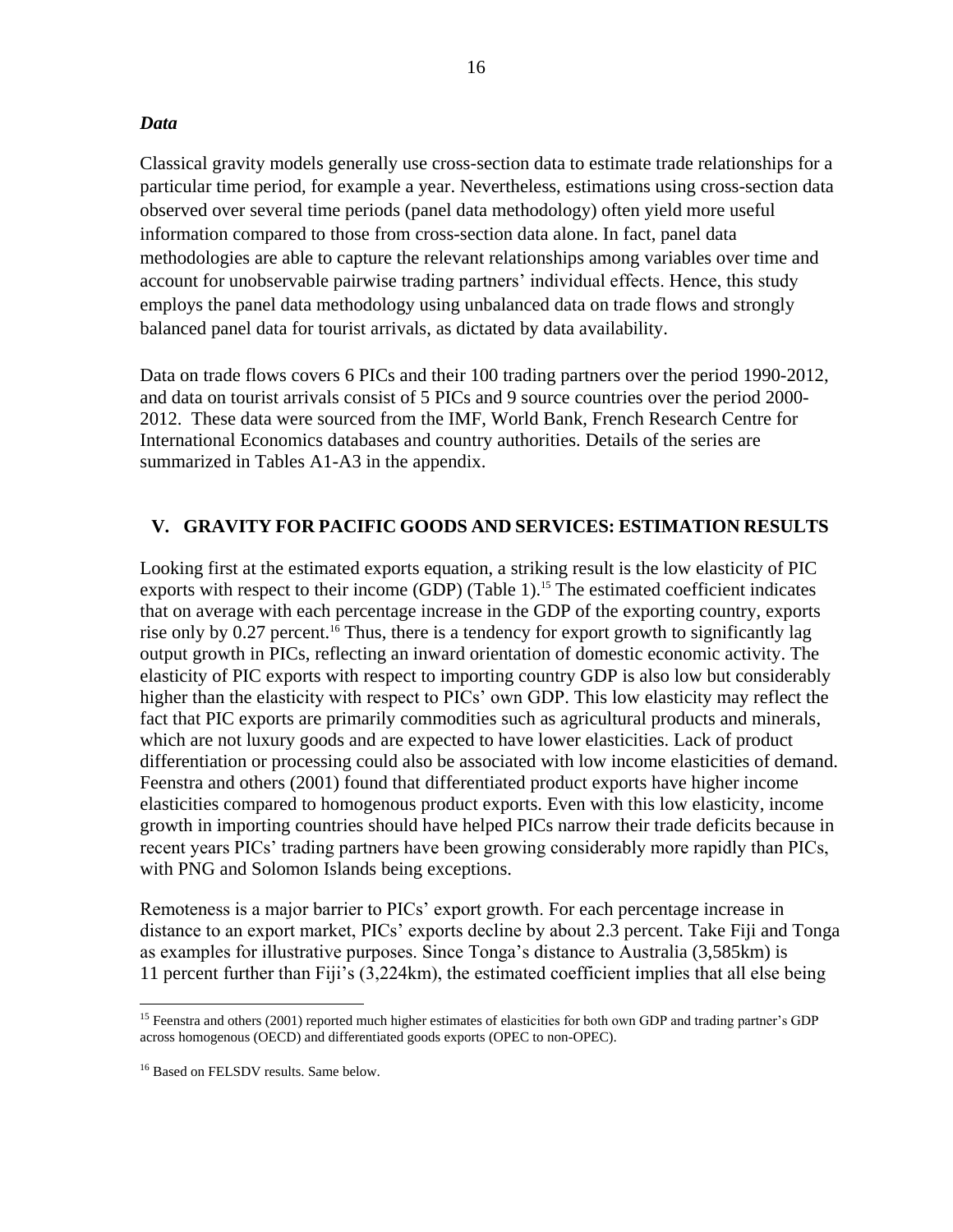equal (that is, even if Tonga had the same income level and its country size was the same as Fiji's, etc.), Tonga's exports to Australia would be 25 percent lower than Fiji's.

|                                        | Dependent: ln(exports)           |                 | Dependent: ln(imports) |                 |  |
|----------------------------------------|----------------------------------|-----------------|------------------------|-----------------|--|
| Independent variable                   | <b>TSFELSDV</b><br><b>FELSDV</b> |                 | <b>FELSDV</b>          | <b>TSFELSDV</b> |  |
| PIC's real GDP, $lnY_{it}$             | 0.27(2.95)                       | 0.19(1.62)      | 0.81(12.93)            | 0.91(11.23)     |  |
| Trading partners' real GDP, $lnY_{it}$ | 0.44(10.78)                      | 0.44(9.96)      | 0.28(9.69)             | 0.29(8.92)      |  |
| Distance, $lnD_{ii}$                   | $-2.32(-15.90)$                  | $-2.36(-15.47)$ | $-1.65(-15.27)$        | $-1.74(-15.17)$ |  |
| Preferential trade agreement, $F_{ii}$ | 0.39(3.40)                       | 0.35(2.67)      |                        | 0.36(4.43)      |  |
| Colonial ties, $C_{ii}$                | 1.31(8.89)                       | 1.28(7.73)      | 0.90(7.73)             | 0.81(6.38)      |  |
| Sample size                            | 3028                             | 2585            | 4104                   | 3493            |  |
| Instrumented variable                  |                                  | $lnY_{it}$      |                        | $\ln Y_{it}$    |  |
| External instruments                   |                                  | investment      |                        | investment      |  |
| F-stat for instruments' significance   |                                  | 5554.57         |                        | 5554.57         |  |
| $F(H_0: \alpha_i = \alpha_i = 0)$      | 13.15                            |                 | 42.38                  |                 |  |
| $R^2$                                  | 0.640                            | 0.650           | .763                   | 0.768           |  |

**Table 1: Estimation Results of the Gravity Model for PICs' Merchandise Exports and Imports**

*Note*: The dependent variable is real bilateral exports and imports in logs; t-statistics are in brackets.

The regression results also show that preferential trade agreements generally have a positive impact on bilateral trade. However, the results vary across individual agreements, with the Melanesian Spearhead Group Trade Agreement (MSGTA)<sup>17</sup> and the South Pacific Regional Trade and Economic Cooperation Agreement **(**SPARTECA)<sup>18</sup> showing positive effects but Lome/Cotonou/Economic Partnership Agreements (EPAs)<sup>19</sup> having no significant effects. The impact of being a member of a preferential trade agreement on PICs' bilateral trade can be quite large. In the case of MSGTA, for instance, bilateral exports are estimated to be 49 percent higher, while in the case of SPARTECA, bilateral exports are 115 percent higher. It should be noted, however, that bilateral trade among most PICs is mostly very low, so even a large percentage increase in bilateral trade would translate into only a small impact on overall trade.

Additionally, the welfare implications of MSGTA and SPARTECA can be very different despite both having a positive impact on exports. As a nonreciprocal agreement, SPARTECA essentially allows PICs to reap rents generated by tariffs and quotas imposed on imports from non-PICs. Thus, increased exports under SPARTECA are likely to translate into a welfare

 $17$  A sub-regional free trade agreement which became effective in 1993 and currently comprises Fiji, Kanak and the Socialist National Liberation Front (FLNKS) of New Caledonia, PNG, Solomon Islands and Vanuatu.

 $18$  Effective in 1981, this agreement provides non-reciprocal duty and quota free entry for PIC goods exports into Australia and NZ.

 $19$  As part of the African, Caribbean and Pacific (ACP) group, PICs have preferential access to the EU market under the Lomé Convention, its successor Cotonou Agreement and interim EPAs (Fiji and PNG only).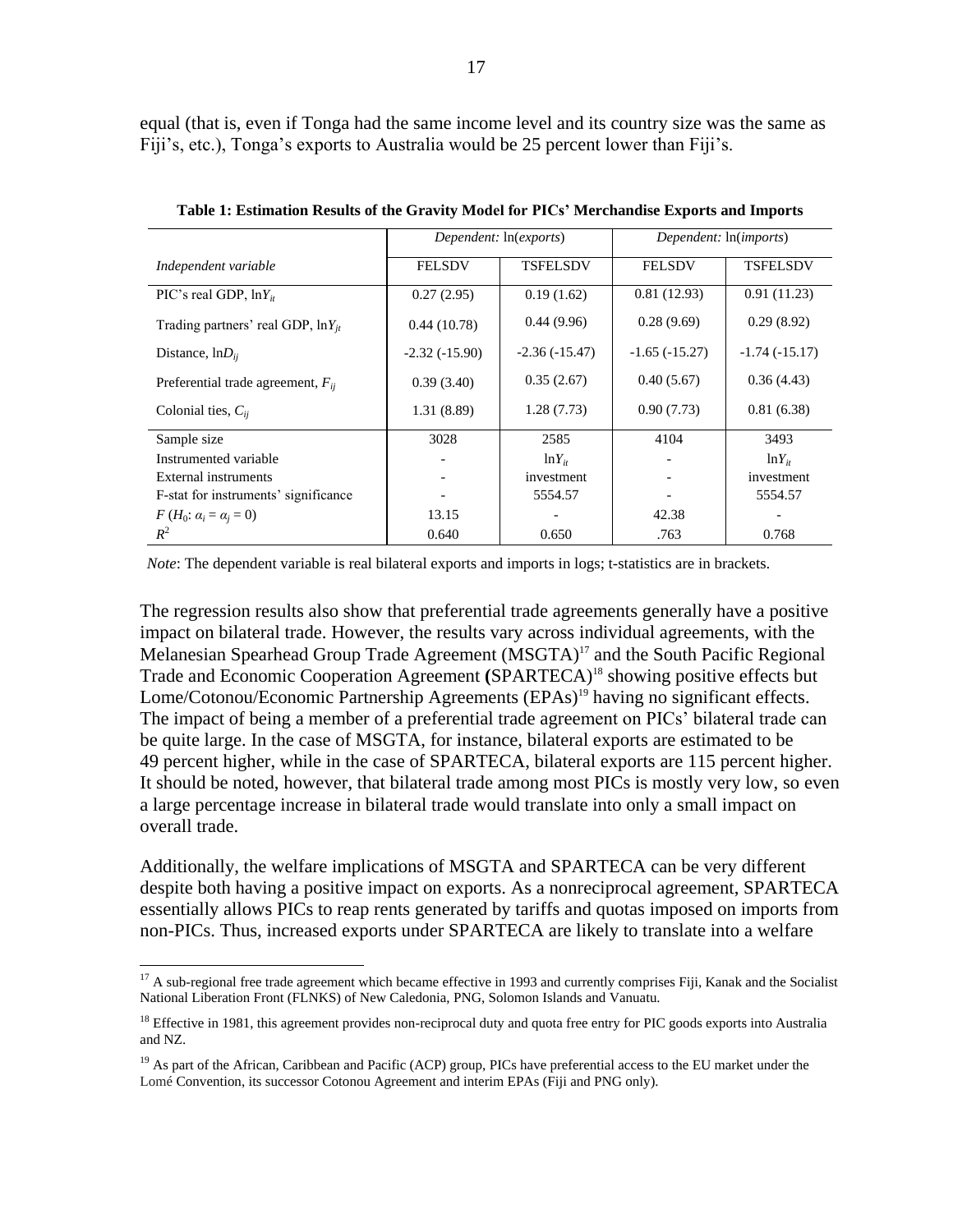improvement for PICs. On the other hand, MSGTA is a reciprocal agreement, and any increase in bilateral trade is a result of reciprocal tariff reductions among MSG members. It is well known that such agreements can result in trade diversion as well as trade creation. It is also well known that the trade diversion effect is more likely to dominate the trade creation effect in free trade agreements that involve only small trading partners, a point emphasized by Duncan (2008) in the context of Pacific island countries.

Colonial ties also seem to have a positive impact on PICs' exports to their former colonial powers. Other things being equal, a PIC exports 134 percent more, on average, to a former colonial power than to other countries . Such positive impacts on exports reflect the cultural, political and business ties that bind PICs with their former colonial powers. However, it should be noted that the estimated effects of colonial ties are based on historical experience, and it is possible that such effects will diminish over time as trade preferences accorded to former colonies are gradually eroded or phased out.

In the case of PIC merchandise imports, the regression results indicate PICs' high dependence on imports (Table 1). A one percentage increase in PICs' GDP raises their imports by 0.91 percent. 20 In contrast, for each percentage rise in PICs' trading partners' income, PICs' imports increase by only 0.29 percent, reflective of PICs' weak absorptive capacity (including a narrow range of goods that PICs can import) relative to the stronger growth of trading partners' productive capacity and product diversity. Together with results on income elasticities from the merchandise exports equation, these estimates suggest that PICs have a tendency toward a deteriorating merchandise trade balance. That is, as PICs' GDP rises over time, imports tend to grow faster than exports, and non-trade accounts (namely, services, income, and financial accounts) would need to generate a sufficient surplus to maintain the initial balance of payments position.

Distance has been found to have a negative impact on both PICs' imports and their exports. The coefficient for distance, at -1.65, is smaller in absolute terms than that for exports (- 2.32). This may be a reflection of the homogeneity and small volumes of PICs exports and its sensitivity to costs related to distance. PIC imports consist of both homogenous and differentiated products that include essential goods such as food that cannot be produced in PICs and fuel that tend to be less sensitive to distance related costs. As in the exports equation, preferential trade agreements and colonial ties have the expected positive impact on imports.

Turning to the tourism equation, the regression results highlight the importance of establishing tourism links with large source countries and increasing destination awareness. For each percentage increase in source country population, tourist arrivals rise by about 0.2 percent (Table 2). This means that, all else equal, as a source country's population grows, only a small fraction of population growth translates into tourist growth in PICs. Given that this result is based on panel data, the low elasticity could also mean that the awareness for PICs as tourist destinations is lower in large countries than in small ones. Such facts, if

<sup>&</sup>lt;sup>20</sup> Based on FELSDV results. Same below.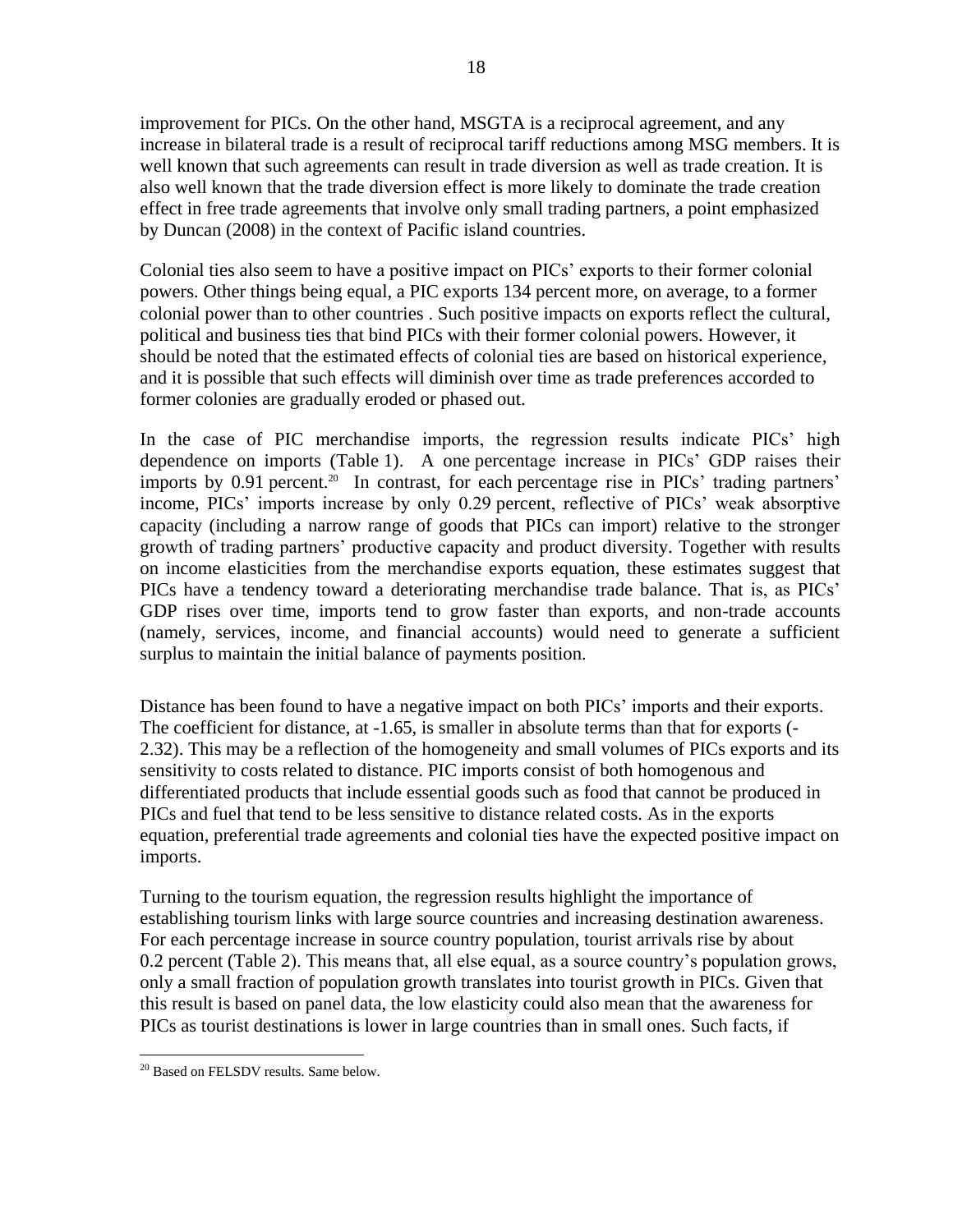persist, could hamper long-term growth of tourism in PICs. On the other hand, distance does have a large negative impact on tourism. For each percentage increase in distance from a destination country, tourist arrivals decline by 1.4-1.7 percent, reflecting distance-induced increases in travel costs. Note, however, the negative impact of distance on tourism is considerably smaller than that on PIC exports. $21$ 

| Independent variable                                   | <i>OLS</i>     | <b>TSLS</b>          |
|--------------------------------------------------------|----------------|----------------------|
| Source country's total population, $ln N_{it}$         | 0.20(3.41)     | 0.22(3.29)           |
| Source country's per capita GDP, $lnYPC_i$             | 0.95(9.86)     | 0.77(6.30)           |
| Destination country's urban population ratio, $U_{it}$ | 0.08(20.00)    | 0.11(9.87)           |
| Distance, $lnD_{ii}$                                   | $-1.43(-8.98)$ | $-1.68(-8.60)$       |
| Destination country's surface, $\ln S_{it}$            | 0.17(5.83)     | 0.21(6.02)           |
| Common language, $L_{ii}$                              | 1.48(10.04)    | 1.60(9.34)           |
| Sample size                                            | 273            | 273                  |
| Instrumented variable                                  |                | $U_{it}$             |
|                                                        |                | Destination          |
| External instruments                                   |                | country's per capita |
|                                                        |                | <b>GDP</b>           |
| F-stat for instruments' significance                   |                | 45.62                |
| Hausman $F$ stat ( <i>p</i> -value)                    |                | 16.38(0.000)         |
| $F(H_0: \alpha_i = \alpha_j = 0)$                      |                |                      |
| Adjusted/Centered $R^2$                                | 0.7601         | 0.6885               |

**Table 2: Estimation Results of the Gravity Model for PICs' Tourist Arrivals**

*Note*: The dependent variable is tourist arrivals in logs. t-statistics are in brackets.

The most important force driving tourist arrivals from a particular source country is its income. The results indicate an income elasticity of close to unity with respect to source country income. The estimate indicates that on average, tourism in PICs is not a luxury service.<sup>22</sup> This seems to be consistent with anecdotal evidence that Australian tourists tend to go to North America, Asia and Europe when they have more disposable income, whereas the Pacific is more likely to be regarded as a budget holiday destination. However, it is quite possible that the income elasticity varies across income groups/age cohorts and source countries. Information on such variations can be useful for tourism marketing and should be examined in country-specific research.

The results also indicate that a common language shared with a source country helps boost tourist arrivals. A PIC can expect 148 percent more tourists from a source country that shares its language than from a country that does not. Underlying the role of common languages could also be the familiarity with destinations and hence the availability of information about

 $21$ <sup>21</sup> The non-linear effect of distance was found to be statistically insignificant.

 $^{22}$  Song and Li (2007) provide an extensive survey of estimated elasticities of demand for tourism. Most estimates surveyed are greater than one. Eilat and Einav (2004) suggest that income elasticities for tourism in high-income countries tend to be higher than those in lower-income countries. Their estimate indicates that the elasticity for high income countries ranges between 1.29 to 1.55, while for lower income countries it ranges between 0.41 and 1.48.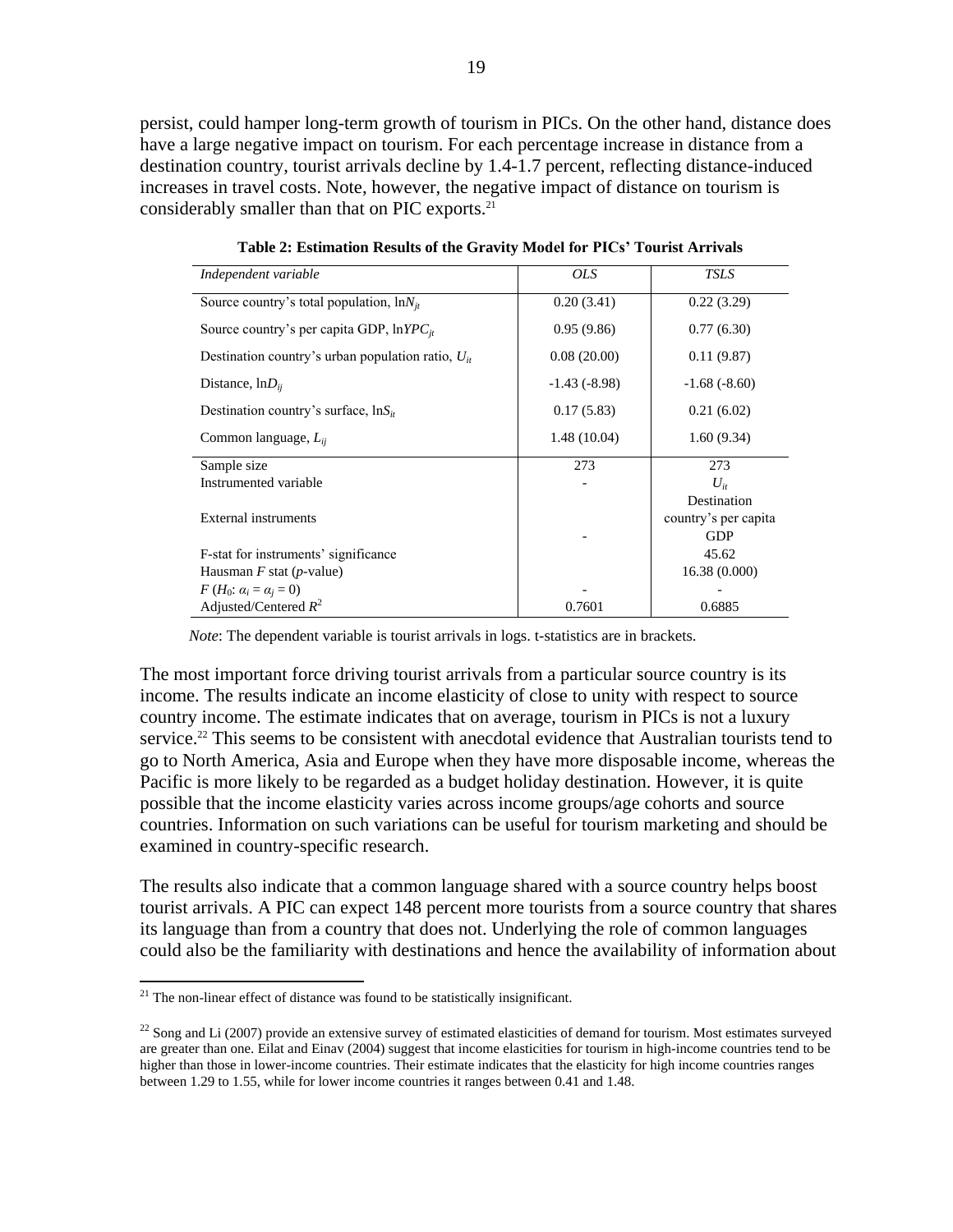PICs in source country languages could play an important role in attracting tourists. Common language could also capture the impact of diasporas on PICs tourism industry. Alternatively, training tour operators and local tourist guides to speak destination country languages may also help. Larger land surface in destination countries is also found to help attract more tourists, reflecting the higher capacity of larger countries to receive tourists and greater visibility and diversity of these destinations. However, the role of land surface may also reflect the appeal of a greater variety of tourism products and highlights the possibility of the gains of marketing PICs' wider range of tourism products and attractions. Domestic connectivity, as measured by the degree of urbanization, also helps increase tourist arrivals, confirming the importance of general infrastructure for tourism development, although the estimated impact appears to be relatively small.

#### **VI. TAKING ADVANTAGE OF THE SHIFTING GRAVITY**

The gravity model analysis above suggests that tourism in PICs faces more favorable conditions for growth than goods exports. Relatively high demand elasticities with respect to source country income mean that demand for PIC tourism can expand fast over time and the smaller negative impact of distance on tourist arrivals helps moderate the disadvantage of remoteness. The common English language shared with traditional source countries such as

Australia and New Zealand will continue to act as a positive factor for tourist arrivals from these countries. Moreover, the wide use of English in PICs also helps minimize language barriers with Asian tourists as English is the most commonly spoken second language in Asia.<sup>23</sup>

However, it is the shifting global economic gravity that is likely to bring the greatest opportunities for tourism in PICs. The landscape for international tourism has changed rapidly over the past two decades as a result of Asia's emergence as a global economic center. Europe

 $\overline{a}$ 



and the Americas have traditionally dominated the global tourism market, both as sources of and destinations for international tourism. However, according to UNWTO statistics, while Europe remains the largest source of tourists, the Asia and Pacific region has emerged as the second largest source, overtaking the United States and accounting for 23 percent of global tourist departures in 2012, a 10 percentage point increase from 1990 (Figure 11). China has, in particular, experienced rapid increases in outbound tourism, with nearly 100 million people traveling overseas in 2013, the largest country group in the world. The UNWTO (2013) projects that world tourist arrivals will continue to grow robustly over the next two decades, at 3.3 percent per year and reaching 1.8 billion by 2030. International tourist arrivals in emerging markets are projected to grow twice as fast (4.4 percent) as in advanced

<sup>&</sup>lt;sup>23</sup> Bolton (2008) discusses the exponential increase in the number of people knowing and speaking English in the Asian region in recent years.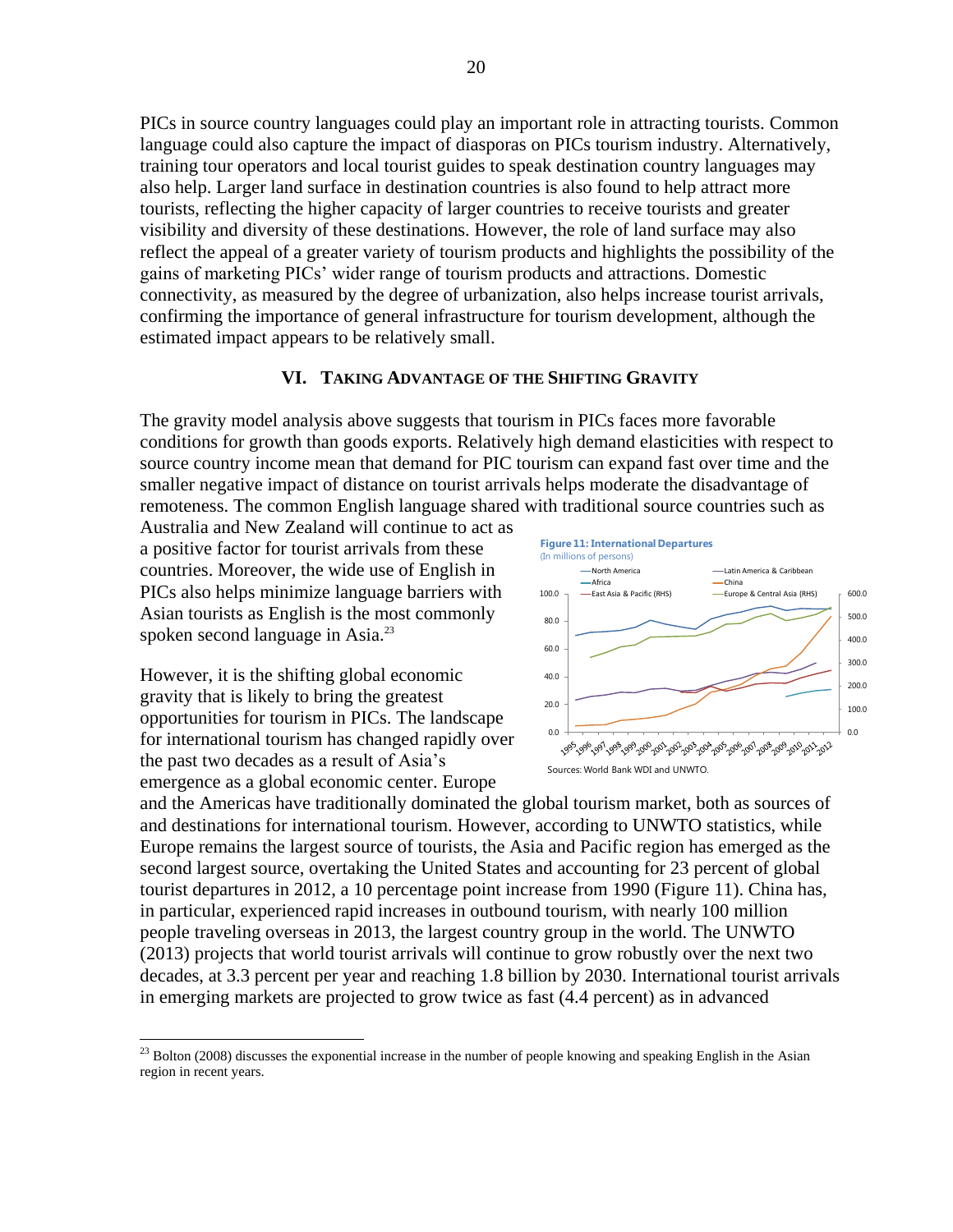countries (2.2 percent). Although there is no forecast by source country or source region, departures from emerging markets are likely to outpace those from advanced countries, driven both by their higher population and income growth.

Sustained global growth of tourism presents a great opportunity for a number of PICs. Even though PICs tourism products are not luxury services, their demand should rise over time in line with income levels. The emerging markets in Asia could become a major source of tourists in PICs. The Chinese market deserves special attention in this regard, both for its large population and rapid income growth. Since 1995, China's travel departures have increased at an annual rate of 15½ percent per year. <sup>24</sup> It is likely that Chinese tourists will continue to grow at a rapid rate, perhaps at least as fast as China's projected average medium term GDP growth of around 7 percent per year (based on IMF WEO April 2014 forecasts). However, household spending is likely to grow significantly faster than GDP as China rebalances its growth toward greater reliance on consumption, which would also lead to real exchange rate appreciation over time and hence more affordable overseas travel.

Chinese tourists have come in waves, and these waves appear to have just arrived in the Pacific. The early waves of Chinese tourists tended to concentrate in neighboring countries, particularly those in Northeast and Southeast Asia. Over time, more Chinese tourists have begun to travel to North America and Europe, and the next wave is likely to reach further afield as tourists continue searching for more exotic destinations. Starting from a low basis, Chinese tourist arrivals in the Pacific have surged over the past few years (Figure 12). The challenge for PICs is to sustain this strong growth into the future. In this regard, the Maldives provides a benchmark for PICs as it has managed to attract Chinese tourists at an astonishing growth rate of 53 percent per year since 2005 (Data sourced from Ministry of Tourism, Arts and Culture, Republic of Maldives). By 2012, Chinese tourists reached nearly 230 thousand, accounting for more than a quarter of total arrivals and becoming the largest source group.

PICs will need to create similar conditions for the growth of tourists from China and Asia in general. These conditions include greater awareness of the Pacific through marketing and other forms of information dissemination, more frequent and affordable flights, improvements in tourist infrastructure and services (e.g., hotels and restaurants) and greater variety and quality of tourist products. Obviously, the starting point varies considerably across PICs, and bottlenecks differ from country to country. Smaller and more remote PICs have a lower starting point and face more difficult challenges. A small market makes it difficult to attract frequent and affordable flights, and yet without such flights investment in tourist infrastructure will not be viable, nor will tourist products develop. In such circumstances, an integrated approach to tourism development that involves concerted efforts by the public and private sectors may be warranted. In particular, the government needs to create necessary conditions for domestic and foreign investment, including through facilitating land leases for tourist infrastructure development. There may also be scope for intergovernmental or regional cooperation in overcoming diseconomies of scale, such as joint

 $^{24}$  Song (2013) forecasts that China's travel departures could reach 345 million by 2020 which implies annual growth of 19½ percent.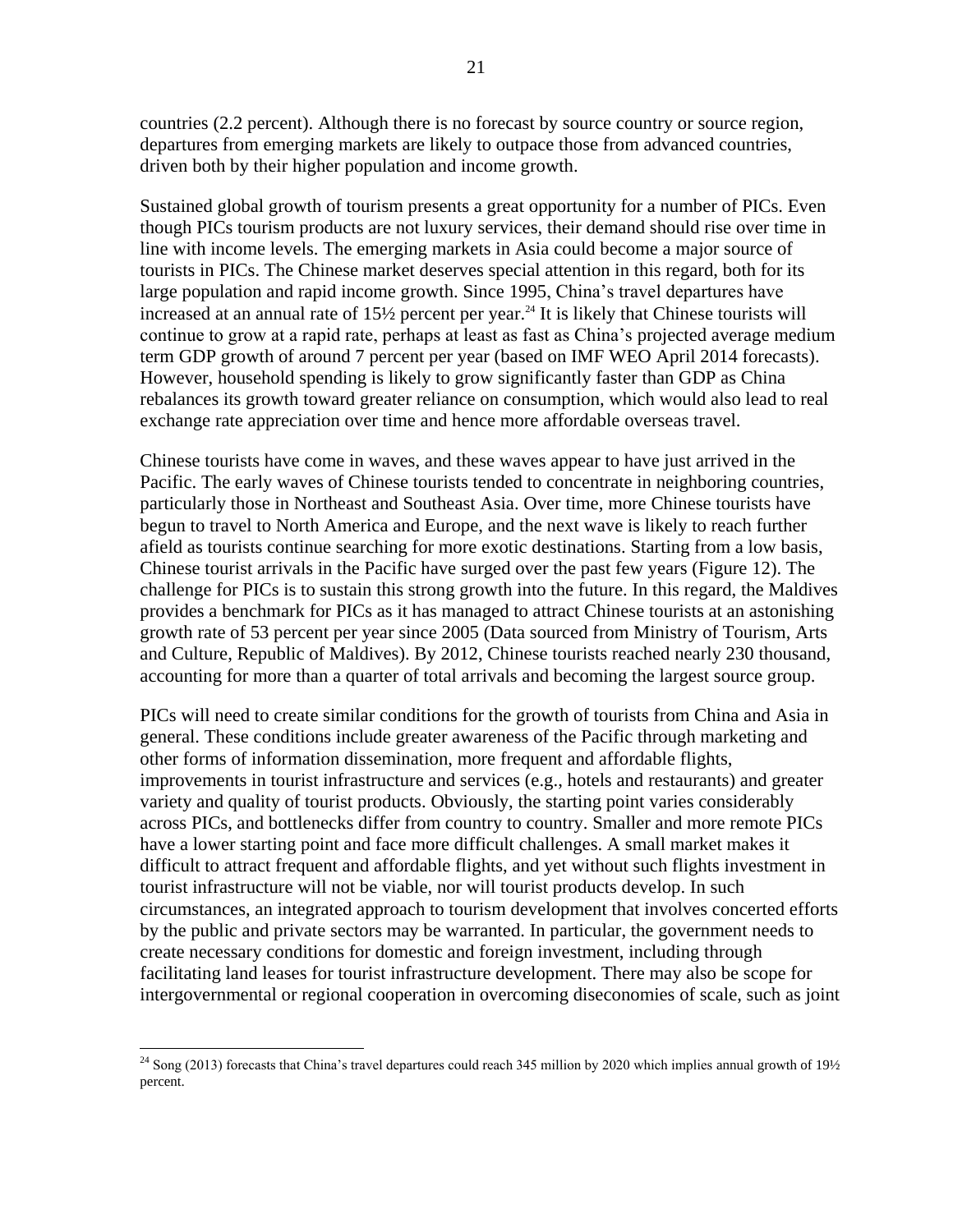

marketing. Box 1 provides a brief account of the experience of Mauritius and the Maldives in achieving export-oriented growth, including through the development of tourism.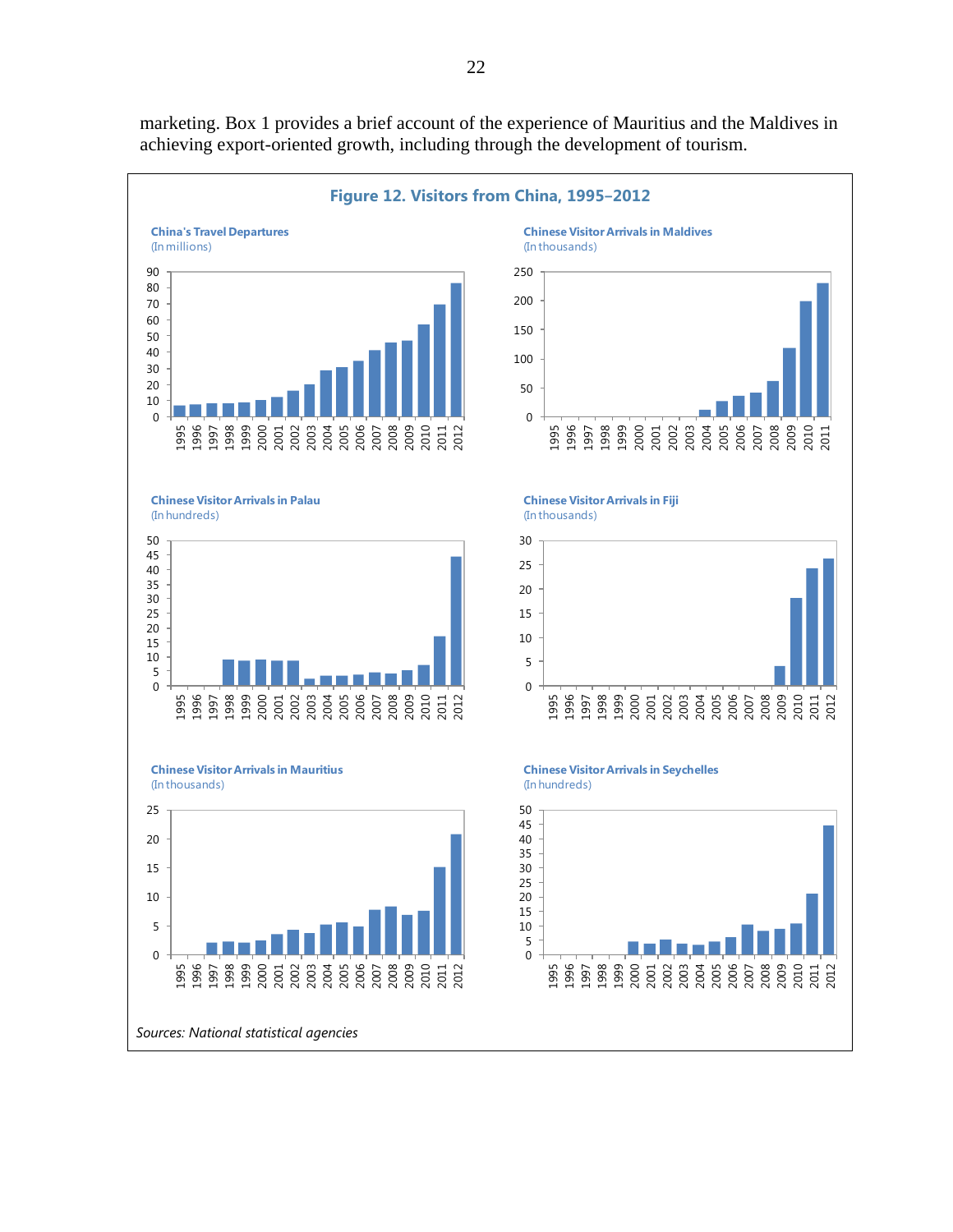Whether or not PICs are able to seize the opportunities arising from the emergence of Asian tourism can make a critical difference to the future of tourism development in the region. Figure 13 provides an illustration of how tourist arrivals in Fiji could evolve with different degrees of success in attracting Chinese tourists. In 2012, Fiji received 26 thousand Chinese tourists, up from just over 4 thousand in 2009. If Chinese tourist arrivals grow at 7 percent per year in the period up to 2030—a scenario that can be regarded as the baseline (business

as usual)—and tourists from other destinations grow at the rate of the past decade, then total tourist arrivals in Fiji would be just under 1.2 million by 2030. However, if Fiji can manage to increase Chinese tourists by 15 percent per year, its total tourist arrivals could reach over 1.4 million by 2030. At a 20 percent growth rate of Chinese tourist arrivals, total tourist arrivals in Fiji could reach 1.8 million by 2030. Based on industry estimates for average tourist spending of about U.S. \$120 per day, a retention rate of about 44 percent and average length of stay of about 7 days, each tourist produces retained earnings of



about U.S. \$370. A 20 percent growth in Chinese tourists compared with 7 percent growth will result in higher annual earnings of about U.S. \$220 million a year by 2030, equivalent to more than 2 percent of 2013 GDP.

Rapid tourism growth, as illustrated above, could provide a significant boost to agricultural production in some of the PICs, especially if these PICs can exploit synergies between tourism and agriculture. The benefits of such synergies have long been recognized among these PICs, but progress in realizing these benefits have been slow. This linkage is particularly important for small states such as PICs, as potential agricultural exporters face high transportation costs in selling their products to overseas markets, and tropical produce often faces more stringent sanitary and phytosanitary (SPS) restrictions. The onerous sanitary and phytosanitary requirements have significantly retrained the expansion of agricultural export bases. By supplying to the domestic tourism industry, agricultural producers would be able to avoid the disadvantages arising from distance and SPS restrictions. In fact, if domestic producers are located close to tourism sites, they would also be able to save a significant portion of domestic transportation costs, which are often significant.

The linkage between tourism and agriculture is important because it not only offers a way to reduce export costs and barriers, but also serves as a critical strategy for inclusive growth. Despite weak performance over the past decade, agriculture is still by far the largest sector of most PIC economies and provides employment and income for more households than does any other sector. Thus, linking agriculture to tourism can help revive agriculture and broaden the base for economic growth.

While there is little information about the current state of agricultural supply to the tourism industry, anecdotal evidence suggests the potential is significant. A study based on a "Farm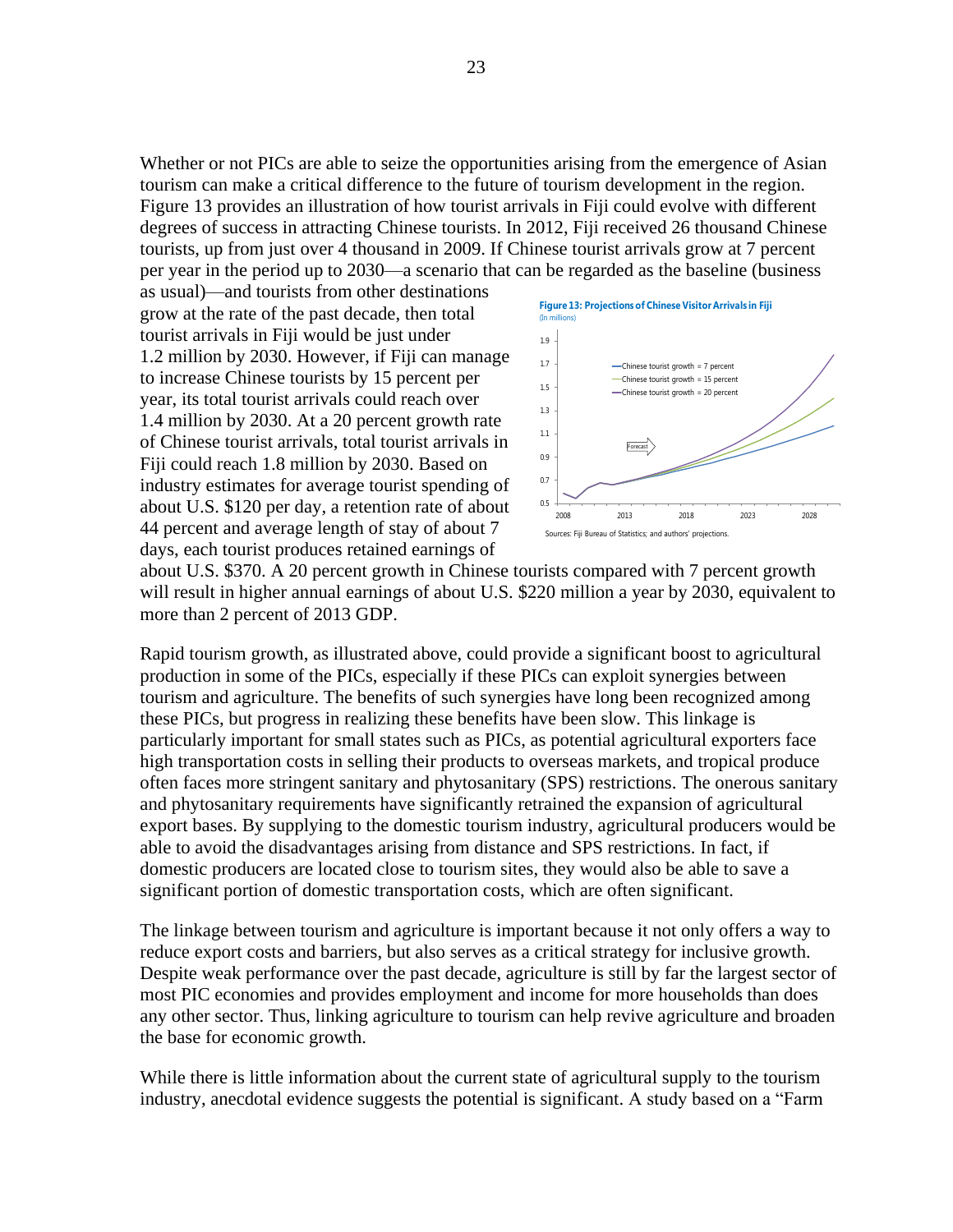to Table" project by the University of the South Pacific cites an estimate that 70 percent of food for the tourism industry in the Pacific is imported (Gibson, 2013). The overall retention rate for tourist expenditure is about 44 percent in Fiji; that is, for each dollar a tourist spends, 56 cents leaks out of Fiji via spending on imported goods and services, a large portion of which is food and agricultural products. An FAO study (Rogers, 2012) indicates that with the exception of pork, virtually all meats are imported in Tonga and Samoa, and this is particularly the case for upper-end hotels and restaurants because local producers cannot supply these products in required volumes with consistent quality. Similarly, hotels and restaurants often rely on imported vegetables and fruits. While imports of food products are often necessary and help reduce costs given the undiversified production base and climate conditions in PICs, there seems to be considerable scope to supply products suitable for cultivation in PICs' tropical climate. There appears to be a great need to examine what has prevented supply chains from developing to meet local and tourist sector demand.

Once domestic producers can supply local hospitality industries with adequate volumes and consistent quality, local producers will be in a stronger position to export. The larger volumes and higher quality would effectively reduce the cost of agricultural exports and make PICs more competitive in overseas markets, as witnessed in the strong demand for Vanuatu's beef exports. In fact, overseas markets and domestic hospitality markets can be highly complementary. Seasonality of certain vegetables and fruits has been a major issue for local hotels and restaurants, but this is because small production volumes make it economically unviable to develop local storage facilities. Once production volumes increase to a critical mass, it would become more cost-effective to develop such logistics to facilitate exports.

Agricultural development can also help enhance the tourism industry. As the FAO study (Rogers, 2012) points out in the context of Samoa and Tonga, agricultural systems are an integral part of the natural environment that provides the aesthetic context for a tourist destination. Thus, it is important to preserve the essential features of Pacific agricultural systems to ensure ecological sustainability and commercial value for tourism. Greater use of agricultural systems can enhance tourist experiences as well as increase local value added. However, care should be taken in developing tourism infrastructure to protect the agricultural environment. Similarly, agricultural development should minimize pollution and avoid damage to tourist attractions. Organic farming has often been advocated both as a way to produce higher value added products by product differentiation as well as to better preserve the natural environment. This requires a holistic approach to development planning and coordinated efforts between agricultural and tourism authorities.

#### **VII. CONCLUDING REMARKS**

Considerable efforts have been made to advance regional trade integration in PICs, but the outcome has been mixed. Large preference margins offered by former colonial powers in earlier years appear to have helped boost certain exports such as sugar, TCF products and auto parts, but as preference margins fall and Australia's auto manufacturing industry declines, exports in PICs have suffered. Meanwhile, weak domestic supply capacity and onerous quarantine requirements in the Australian and New Zealand markets continue to hamper PIC agricultural exports. PICs have increasingly turned to intraregional trade integration as a way to boost export demand, but lack of trade complementarity among PICs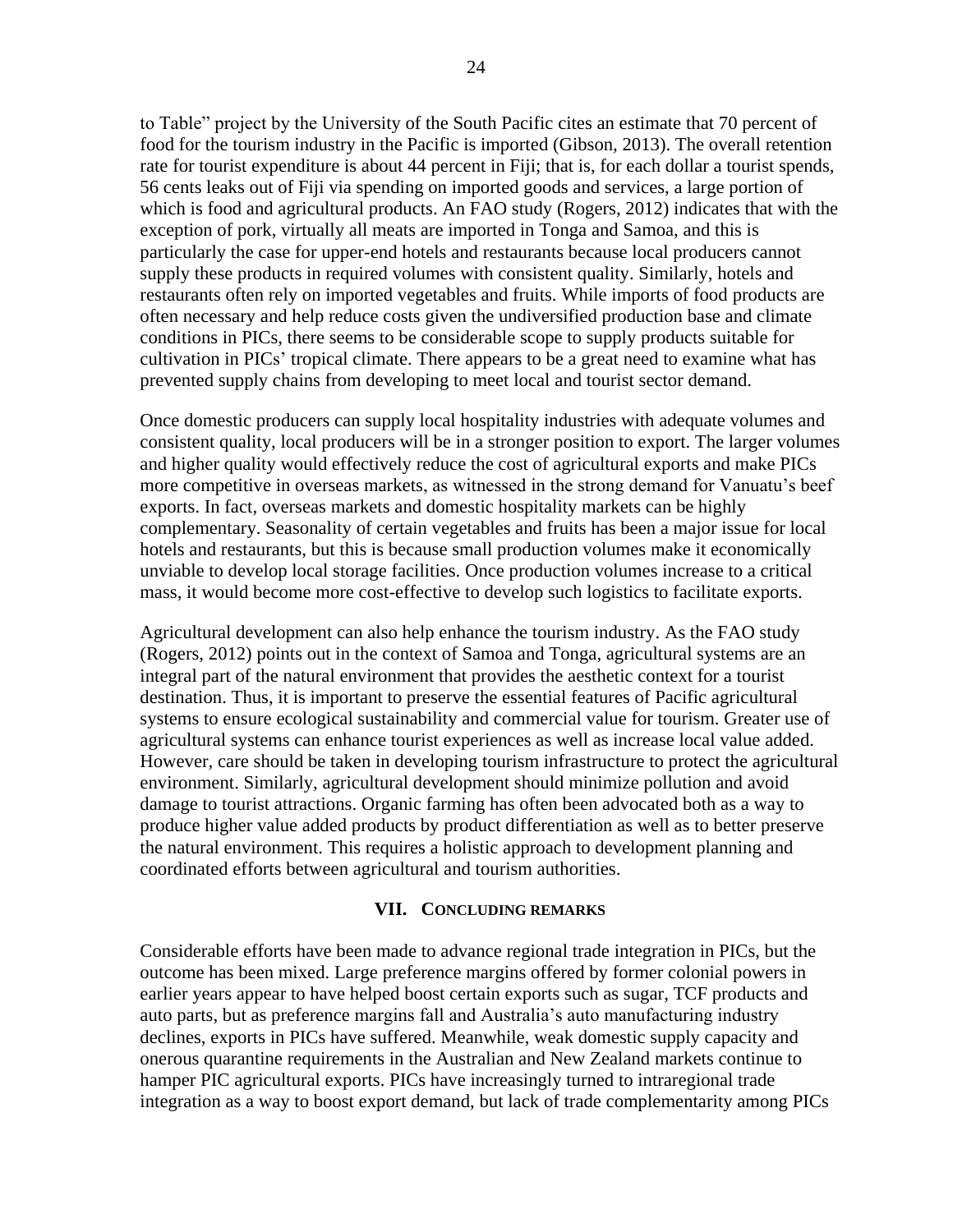and slow implementation of tariff reductions mean that benefits may be limited or not even exist as a result of trade diversion. Moreover, the likely uneven distribution of trade expansion in favor of larger regional countries may lead to tensions that further slow down intra-regional trade liberalization. This would hamper PICs' interregional integration as they use this as a test ground for the broader Pacific Agreement on Closer Economic Relations (PACER) Plus. 25

The emergence of Asia as a center of global economic activity further reinforces the rationale for unilateral liberalization in PICs. Australia and New Zealand will remain major sources of imports for PICs for a long time to come, but the rapidly growing importance of Asian imports has increased the chances of trade diversion arising from the PACER Plus agreement. Some of the major benefits for PICs from PACER Plus agreement are likely to be in the area of development assistance to improve PICs' domestic supply capacity, especially in agriculture and tourism, as well as in a scientifically based relaxation of onerous quarantine requirements on Pacific produce. Perhaps the largest benefits lie in an expanded and more institutionalized temporary migration scheme that would allow PICs to export labor services, especially by small PICs that have limited capacity to export goods and services, at least in the short to medium term. All these should be included in the final PACER Plus agreement, but PICs should at the same time pursue unilateral liberalization to avoid trade diversion.

While continuing to expand trade, temporary migration schemes and other forms of economic cooperation with traditional trading partners, PICs should make greater efforts to diversify their trade into Asian markets. Diversification will not be easy, as shown by the limited progress that non-resource rich PICs have made in penetrating the Chinese market. Apart from domestic supply constraints, this is partly because of ever closer trade integration among Asian countries that has enabled Southeast Asian countries to supply increasing quantities of tropical produce to northeast Asian countries. To improve their competitiveness, PICs will have to make significant progress on two fronts. First, they will need to improve agricultural productivity. At the micro level, this would require, among other things, supporting infrastructure and services, such as extension services and efficient marketing arrangements, and land tenure systems that provide secure access to land for productive purposes. At the macro level, countries will need to ensure that their exchange rates are maintained at appropriate levels through prudent macroeconomic policies to keep inflation low and make greater use of aid and remittances for productive investment, thus minimizing the potential Dutch disease effect. Second, PICs should seek a more level playing field in Asian countries by negotiating, perhaps collectively, freer market access and extending existing preferential access in some markets, such as the Chinese market.

Notwithstanding the importance of resource based industries, the prospects for diversification into Asian markets are much more promising in tourism and policies should focus on creating conditions for private businesses to thrive. PICs have a strengthening comparative advantage in tourism despite their remoteness from major global economic centers. With

 $\overline{a}$ <sup>25</sup> This trade agreement is designed to broaden PICs' intraregional trade integration to include trade with Australia and New Zealand on a reciprocal basis.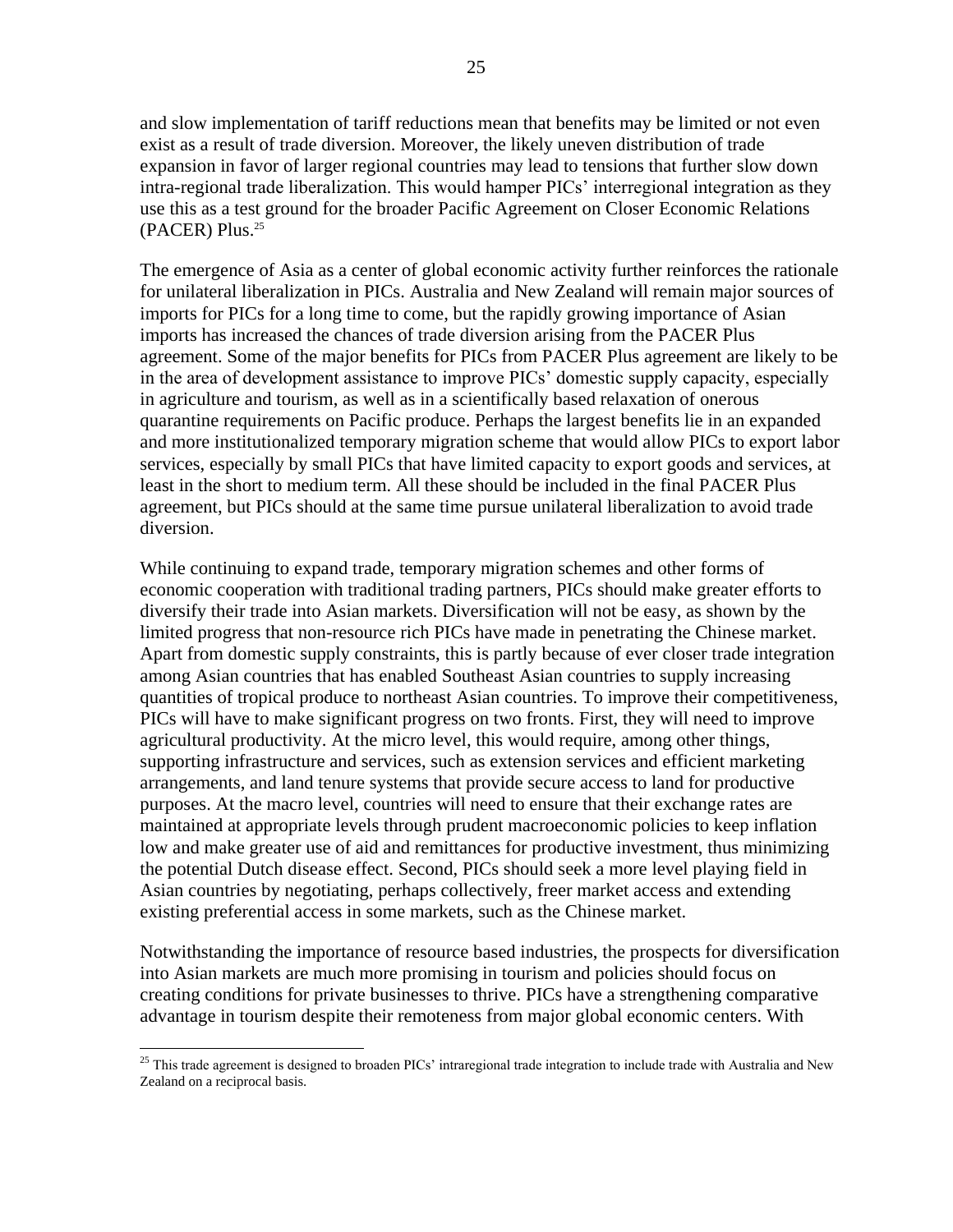global economic gravity moving eastward, PICs are presented with an unprecedented opportunity to develop their tourism industries. Recent surges in outbound tourists from China and some other Asian countries have already begun to benefit PICs, but this could be just the beginning of a larger and longer boom for tourism if PICs can seize this opportunity. To succeed, PICs must be proactive rather than wait for trickle down effects. Countries will need to attract foreign investment and know-how in building and upgrading their tourism infrastructure. Again, providing secure access to land leases will be important. Regional cooperation in marketing and trade-related infrastructure may be necessary to overcome diseconomies of scale. Meanwhile, governments could help reduce entry barriers for local businesses, particularly small and medium sized enterprises, to enter the tourism market. Governments could also help promote unique Pacific cultures as a tourist attraction, which would benefit local communities.

Strong tourism growth could provide much needed support to agriculture in PICs and policies should actively support the establishment of agriculture-tourism linkages. In the past, some PICs may have experienced competition between agriculture and tourism, particularly in the use of land and labor. Moreover, strong exchange rates that are supported by tourism earnings may have had a negative impact on agricultural production and exports. A tourism boom could put even greater pressure on the agricultural sector if a positive relationship between the two sectors is not established. However, a booming tourism industry could also generate increasing demand for local food and other products, as there are considerable synergies between agriculture and tourism that can be exploited for their mutual benefit. Government policies should encourage initiatives to build supply chains to ensure a consistent supply of food and agricultural products to the tourism industry with consistent quality, and the unique Pacific agricultural systems should be further integrated into local tourism products. Strong growth of both tourism and agriculture would provide a sound basis for inclusive growth.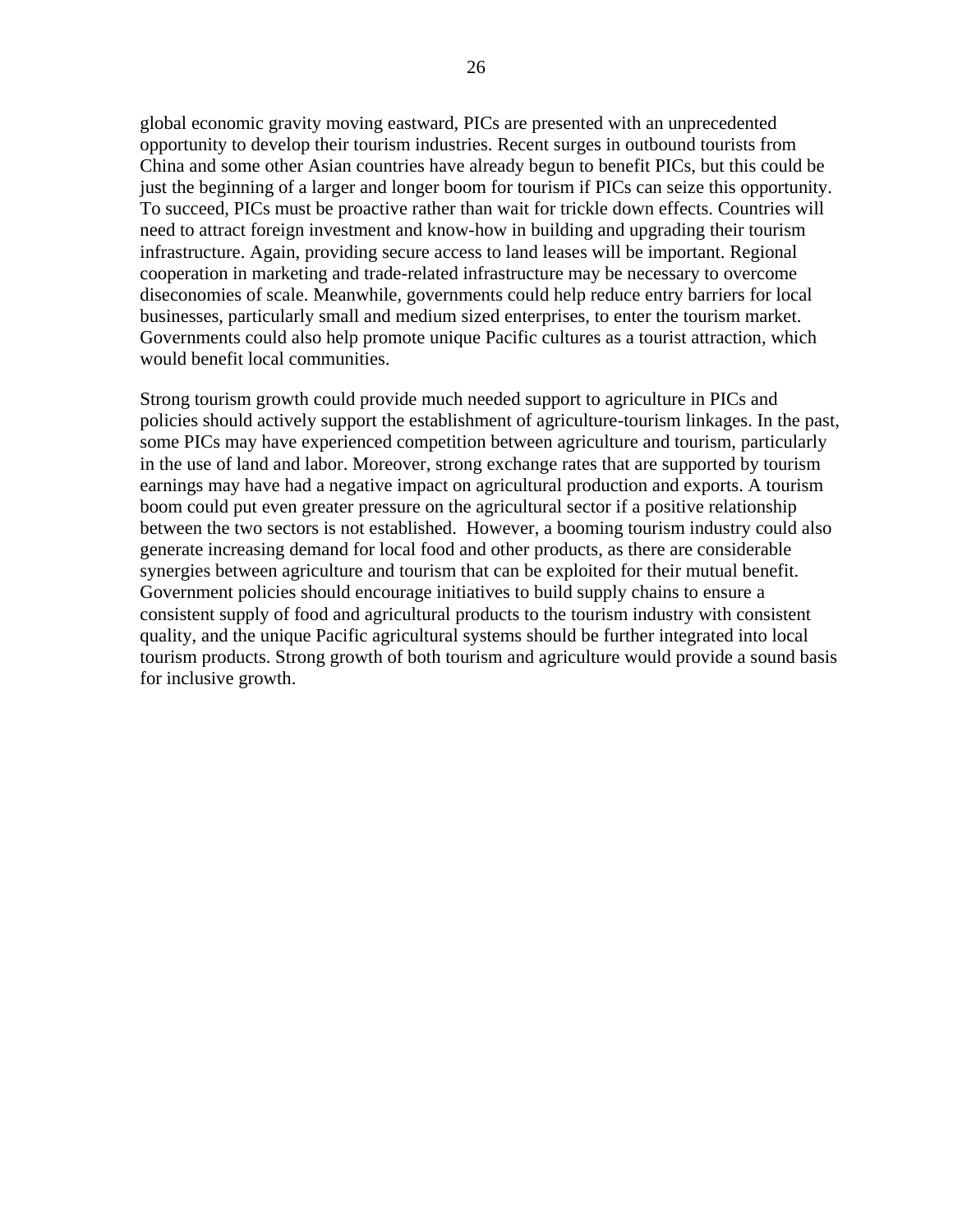### **Box 1. Lessons from Successful Two Small Island States**

There is always risk in drawing policy lessons for PICs based on the experience of countries that are outside of the region and do not have the same history and conditions. Nevertheless, given the high demand for such lessons, we attempt to distill a few general conclusions from the literature on economic development in Mauritius and the Maldives. In terms of population size, Mauritius (about 1.3 million) and the Maldives (about 338 thousand) are somewhat larger than a typical PIC. In terms of geography, Mauritius is one of the most remote countries in the world, while the Maldives is less isolated because of its relatively close proximity to India.

It is well known that Mauritius has been very successful in achieving high economic growth and social equity since its independence in 1968 (two years earlier than Fiji). While debate on lessons learned from the Mauritius experience is ongoing, research points to the country's favorable investment environment as a critical factor for success. This environment has been manifested in political and macroeconomic stability, strong institutions, and neutral incentives to the export sector. Subramanian and Roy (2001) emphasized the central role of underlying institutions, in particular, protection against expropriation of property—a point Duncan (2014) has also highlighted for PICs—in ensuring strong growth of the sugar industry and the prosperity of an export processing zone (EPZ). Mauritius successfully used duty exemptions and other policies (such as more flexible labor conditions in the EPZ) to offset the anti-export bias of its restrictive import regime and reduce labor costs. In light of this experience, PICs that still maintain significant import protection may consider reducing it further, but perhaps more importantly, their exchange rates need to be competitive enough for key export industries to be profitable.

While the Maldives is not as successful as Mauritius in terms of overall economic development, its tourism sector has been the envy of many small island states. From a humble beginning in 1972, the tourism industry has grown exponentially and made the Maldives a well-known luxury destination for holidays. The sector now accounts for more than one-third of GDP directly and about threequarters of the economy both directly and indirectly. The Maldives still faces many challenges that PICs do, such as ensuring sustainable development, reducing the high cost of infrastructure services and increasing local value added, but it offers some useful lessons for small island states that intend to develop their tourism industry.

The Maldives's success in tourism appears to be supported by an integrated approach to tourism development, strategic planning, letting the private sector take the lead with government playing a supporting role (World Bank, 2011; 2006). The Maldives's experience shows that to develop the tourism sector, the government needs to create an investment climate that is underpinned by adequate infrastructure, sound institutions and regulations, private-public partnership, and a nonburdening tax regime. After the initial phase of development, the government provided strategic directions to the industry through successive Tourism Master Plans—four in total since the 1980s. The implementation of the plans are monitored and evaluated to ensure targets set in the plan are met. Local entrepreneurship is encouraged, and good training of local employees, easy imports of skilled labor and intermediate goods from overseas and a relatively simple tax regime have allowed the entrepreneurs to make profits, leading to rapid increases in investment, especially by local entrepreneurs. In many respects, this success story is similar to that of Mauritius, where even a broader range of export-oriented industries has thrived. Marketing has played a major role in the Maldives's supply-driven tourism, but the private sector takes the lead and bears the bulk of marketing cost.

Source: Authors' compilation based on the references cited.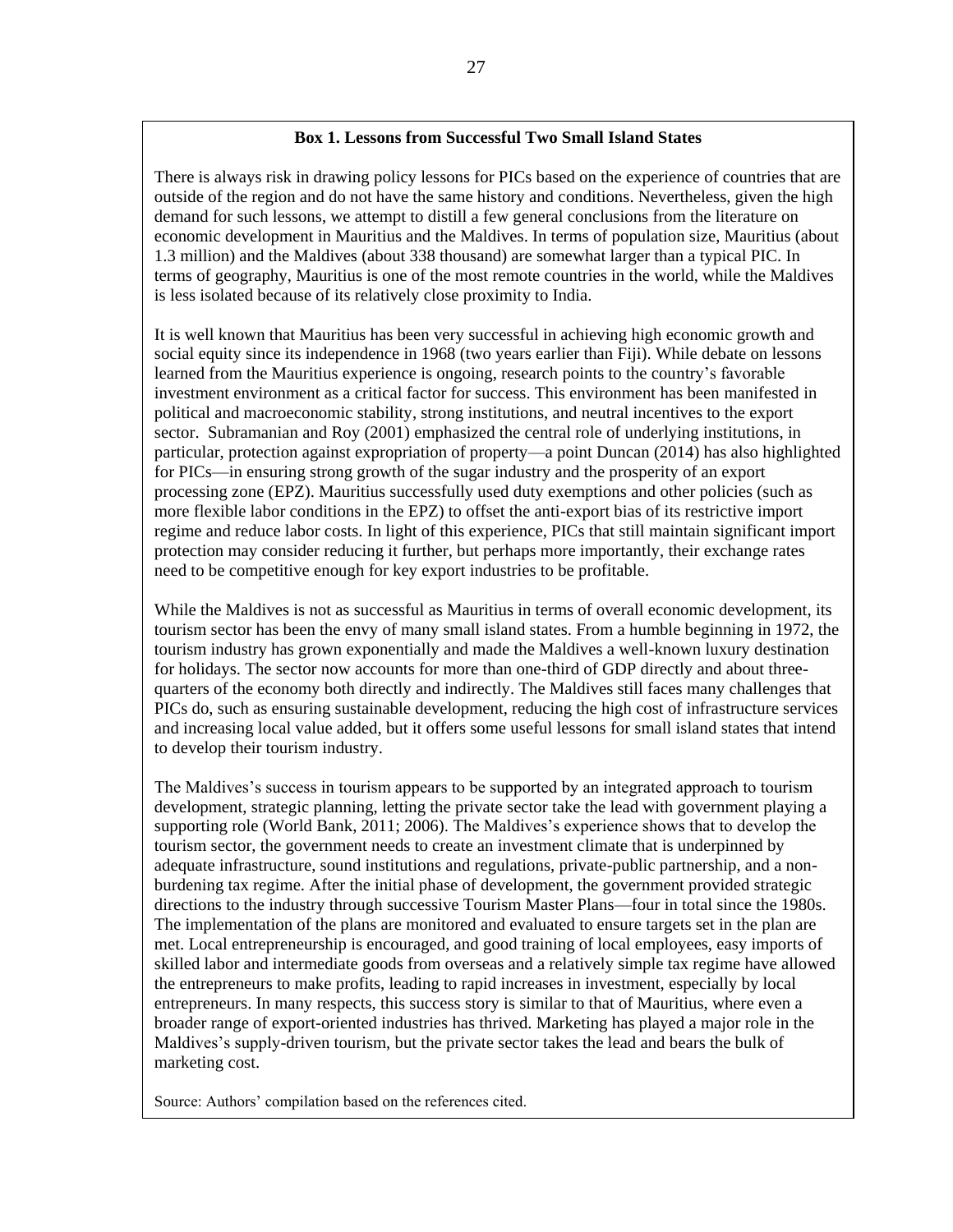#### **References**

- Armstrong, Harvey W. and Robert Read, 1998, "Trade and Growth in Small States: The Impact of Global Trade Liberalization," *The World Economy*, Vol. 21, No. 4, pp. 563- 585.
- Baldacchino, Godfrey, 2006, "Managing the Hinterland Beyond: Two Ideal‐Type Strategies of Economic Development for Small Island Territories", *Asia Pacific Viewpoint*, Vol. 47, No. 1, pp. 45-60.
- Bolton, Kingsley, 2008, "English in Asia, Asian Englishes, and the Issue of Proficiency," *English Today,* Vol. 24, No. 02, pp. 3-12.
- Braxton, Nick, 2009, *PACER Plus and its Alternatives: Which Way for Trade and Development in the Pacific?*(Auckland: Oxfam New Zealand).
- Bertram, Geoff and Ray F. Watters, 1985, "The MIRAB Economy in South Pacific Microstates," *Pacific Viewpoint*, *Vol.* 26, No. 2, pp. 497–519.
- Bertram, Goeff, 2006. "Introduction: The MIRAB Model in the Twenty-First Century," *Asia Pacific Viewpoint*, Vol. 47, No. 1, pp. 1-13.
- Chand, Satish (ed.), 2005, *Pacific Islands Regional Integration and Governance*, ANU Press, Canberra and Asia Pacific Press (Canberra: Australian National University).
- \_\_\_\_, 2010, "Shaping New Regionalism in the Pacific Islands: Back to the Future?" ADB Working Paper Series on Regional Economic Integration, No. 61 (Manila: Asian Development Bank).
- Duncan, Ron, 2008, *Pacific Trade Issues*, Pacific Studies Series , (Manila: Asian Development Bank).
- Duncan, Ron, 2014, "Reflections on Constraints on Growth in Pacific Island Countries", Keynote Address at the Pacific Update 2014, The Australian National University, June 16-17, available at [here.](http://devpolicy.us2.list-manage1.com/track/click?u=6ac2f42002877850c37072a5e&id=3be43c3f52&e=5d8f849b9c)
- Eita, Joel H., 2008, "Determinants of Namibian Exports: A Gravity Model Approach," *13th African Econometric Conference – July 10-11 2008* (Pretoria: University of Pretoria).
- Eilat, Yair and Liran Einav, 2004, "Determinants of International Tourism: A Three-Dimensional Panel Data Analysis," *Applied Economics*, Vol. 36, No. 12, pp. 1315-27.
- Feenstra, Robert C., James R. Markusen, and Andrew K. Rose, 2001, "Using the Gravity Equation to Differentiate Among Alternative Theories of Trade", *Canadian Journal of Economics/Revue canadienne d'économique,* Vol. 34, no. 2, pp. 430-447.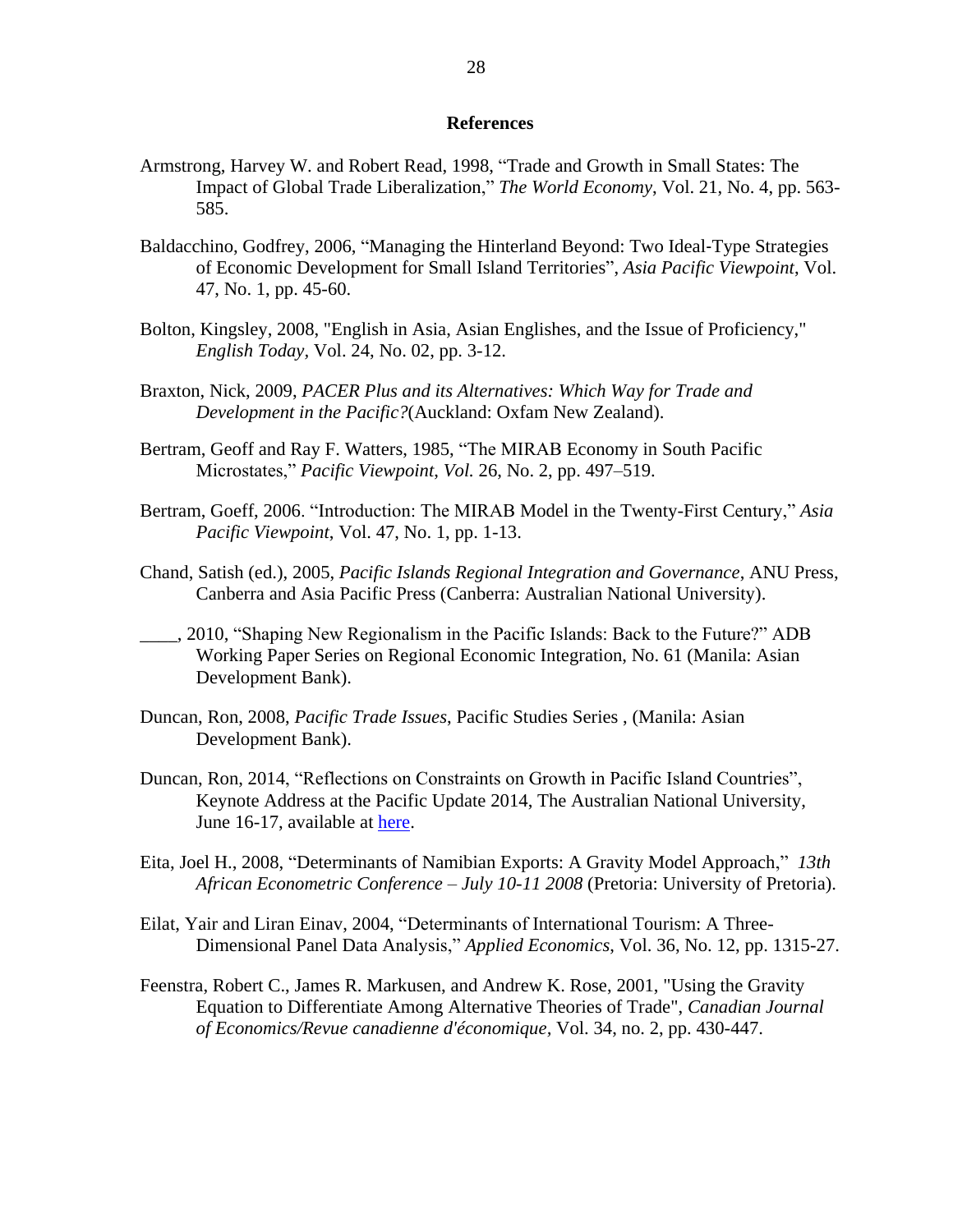- Fraenkel, Jon, 2006, "Beyond MIRAB: Do Aid and Remittances Crowd Out Export Growth in Pacific Microeconomies?" *Asia Pacific Viewpoint*, Vol. 47, No. 1, pp. 15–30.
- Gibson, Dawn, 2013, "Farm to Table: Celebrating Local Produce and Cuisine," (Suva: The University of the South Pacific).
- Harris, Mark N., and László Mátyás, 1998, The Econometrics of Gravity Models*,* Melbourne Institute of Applied Economic Research WP5/98 (Melbourne: Melbourne Institute of Applied Economic Research).
- Hatab, Assem A., Eirik Romstad, and Xuexi Huo, 2010, "Determinants of Egyptian Agricultural Exports: A Gravity Model Approach", *Modern Economy*, Vol. 1, No. 3, pp. 134-143.International Monetary Fund, 2014, *World Economic Outlook – April 2014*, (Washington: International Monetary Fund).
- Levantis, T Theodore, 2010, "Is tourism the key to Pacific Prosperity?" Devpolicy Blog, Development Policy Centre, (Canberra: Australian National University) [http://devpolicy.org/is-tourism-the-key-to-pacific-prosperity20101215/.](http://devpolicy.org/is-tourism-the-key-to-pacific-prosperity20101215/)
- McElroy, Jerome L., 2006, "Small Island Tourist Economies Across the Life Cycle," *Asia Pacific Viewpoint*, Vol. 47, No. 1, pp. 61–77.
- Martínez-Galán, Enrique, Maria P. Fontoura and Isabel Proença, 2002, "Trade Potential in an Enlarged European Union," Working Paper - Department of Economics School of Economics and Management, Technical University of Lisbon (Lisbon: Technical University of Lisbon).
- Narayan, Paresh, 2004, "Reformulating Critical Values for the Bounds F-Statistics Approach to Cointegration: An Application to the Tourism Demand Model for Fiji", Monash University Discussion Paper, No. 02/04 (Melbourne: Monash University).
- Pöyhönen, Pentti, 1963, "A tentative model for the volume of trade between countries," *Weltwirtschaftliches Archiv*, Bd. 90, pp. 93-100.
- Prasad, Biman, 2008, "A Quantitative Analysis of the Potential Benefit and Cost of a PACER-Plus Agreement", *Research Studies on the Benefits, Challenges and Ways Forward for PACER-Plus*, pp. 90-116 (Adelaide: Institute for International Trade, University of Adelaide).
- Rahman, Mohammad M., 2003, "A Panel Data Analysis of Bangladesh's Trade: The Gravity Model Approach", Proceedings of the 5th Conference (September 11-13, 2003) of the European Trade Study Group (Madrid: European Trade Study Group).
- \_\_\_\_, 2010, Exploring Australia's Global Trade Potential: A Gravity Approach with Panel Data (Toowoomba: Faculty of Business, University of Southern Queensland).
- Rogers, Tuifa'asisina S., 2012, "Agriculture and Tourism Linkages in Pacific Island Countries" (Rome: Food and Agriculture Organization).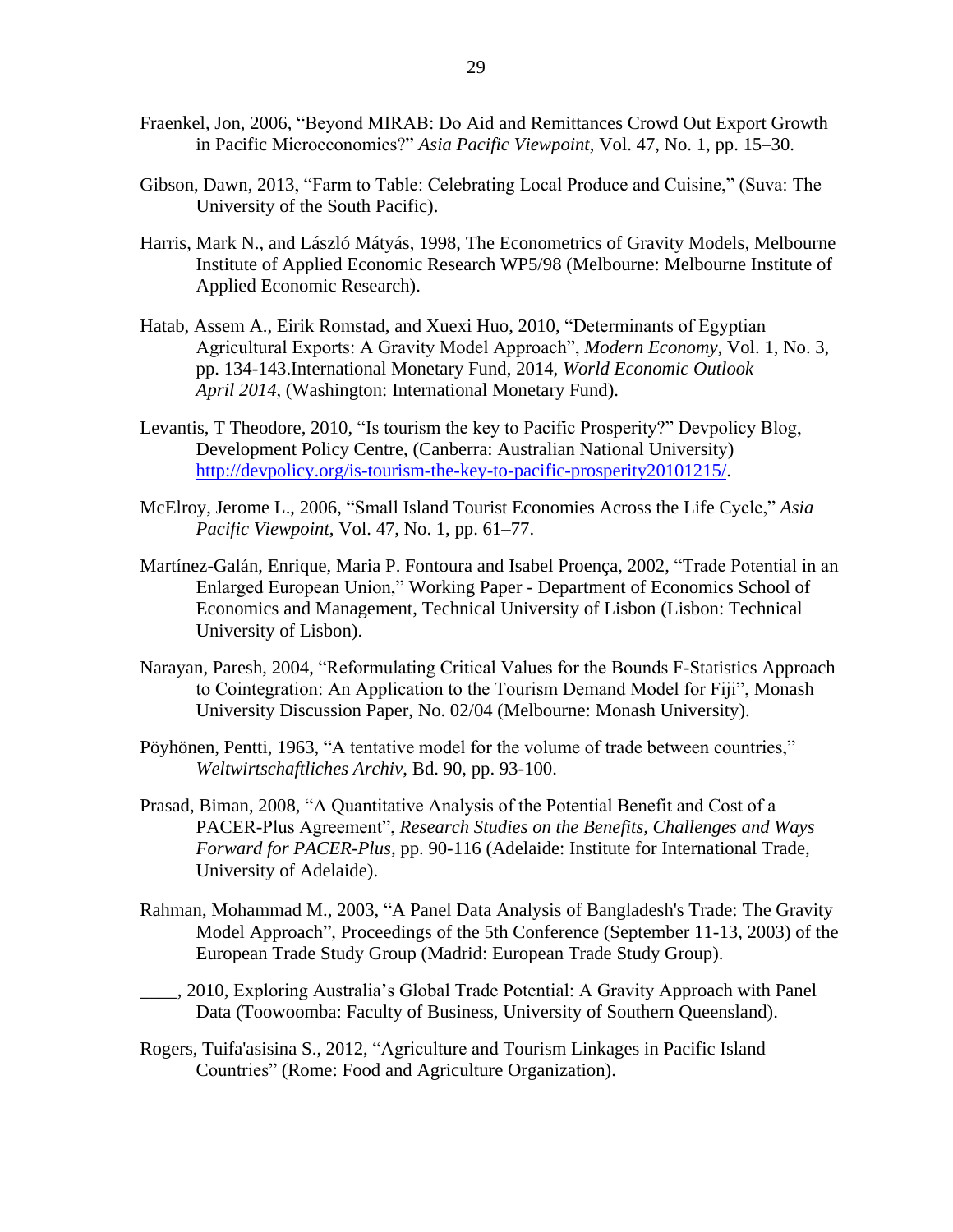- Sheridan, Niamh, Patrizia Tumbarello and Yiqun Wu, 2012, "Global and Regional Spillovers to Pacific Island Countries," IMF Working paper No. 12/154, (Washington: International Monetary Fund).
- Song, Haiyan, 2013, "China Outbound Tourism: Trends and Prospects," (Hong Kong: The Hong Kong Polytechnic University).
- \_\_\_\_ and Gang Li, 2007, "Tourism Demand Modeling and Forecasting—a Review of Recent Research," *Tourism Management*, Vol. 29, No. 2, pp. 203-220.
- Subramanian, Arvind and Devesh Roy, 2001, "Who Can Explain the Mauritian Miracle: Meade, Romer, Sachs, or Rodrik?" IMF Working Paper 01/116 (Washington: International Monetary Fund).
- Tinbergen, Jan, 1962, "An analysis of world trade flows", *Shaping the World Economy* (New York: Twentieth Century Fund).
- United Nations World Tourism Organization, 2013, *Tourism Towards 2030: Global Overview* (Madrid: United Nations World Tourism Organization).
- Winters, L. Allan and Martins G. Pedro, 2004, "When Comparative Advantage is Not Enough: Business Costs in Small Remote Economies", (London: Centre for Economic Performance, London School of Economics).
- World Bank, 2006, "Tourism Sector and Its Potential" in *The Maldives: Sustaining Growth and Improving the Investment Climate*, (Washington DC: World Bank), pp. 43-59.
- World Bank, 2011, "Maldives Tourism Sector Position Paper," June 24, (Washington: World Bank).
- Yang, Yongzheng, Hong Chen, Shiu R. Singh, Baljeet Singh, 2013, "The Pacific Speed of Growth: How Fast Can It Be and What Determines It?" IMF Working Paper, 13/104, (Washington: International Monetary Fund).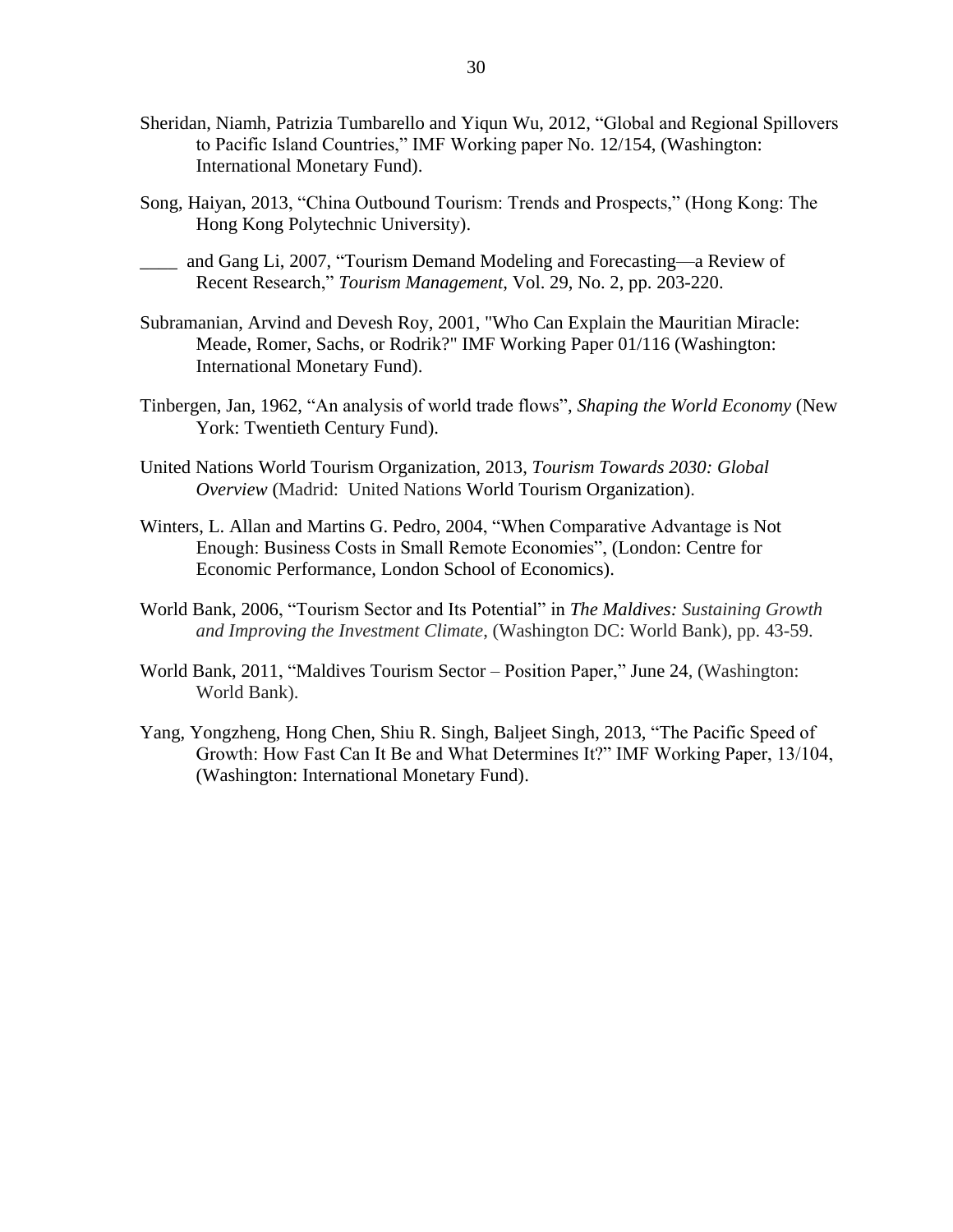## **Appendix: Country List and Data Description**

## **Table A1.**

## **Importers of PICs' Goods over 1992-2012 (100 countries in total)**

|                     | Côte d'Ivoire      | Ireland                | Netherlands               | Solomon Islands      |
|---------------------|--------------------|------------------------|---------------------------|----------------------|
| Algeria             |                    |                        |                           |                      |
| Australia           | Denmark            | Israel                 | New Zealand               | South Africa         |
| Austria             | Dominica           | Italy                  | Nigeria                   | Spain                |
| Bahrain, Kingdom of | Dominican Republic | Jamaica                | Norway                    | Sri Lanka            |
| Bangladesh          | Ecuador            | Japan                  | Oman                      | Sweden               |
| <b>Barbados</b>     | Egypt              | Jordan                 | Pakistan                  | Switzerland          |
| <b>Belarus</b>      | Estonia            | Kenya                  | Panama                    | Tanzania             |
| Belgium             | Fiji               | Kiribati               | Papua New Guinea          | Thailand             |
| <b>Brazil</b>       | Finland            | Korea, Republic of     | Peru                      | Tonga                |
| Brunei Darussalam   | France             | Kuwait<br>Lao People's | Philippines               | Trinidad and Tobago  |
| Bulgaria            | Gabon              | Democratic Republic    | Poland                    | Tunisia              |
| Cambodia            | Germany            | Latvia                 | Portugal                  | Turkey               |
| Canada              | Greece             | Lebanon                | Oatar                     | Tuvalu               |
| Chile               | Guatemala          | Lithuania              | Romania                   | Ukraine              |
| China P. R.         | Haiti              | Macedonia, FYR         | <b>Russian Federation</b> | United Kingdom       |
| Colombia            | Honduras           | Malaysia               | Samoa                     | <b>United States</b> |
| Costa Rica          | Hungary            | Malta                  | Saudi Arabia              | Vanuatu              |
| Croatia             | Iceland            | Mauritius              | Singapore                 | Venezuela, Rep. Bol. |
| Cyprus              | India              | Mongolia               | Slovak Republic           | Vietnam              |
| Czech Republic      | Indonesia          | Morocco                | Slovenia                  | Yemen, Republic of   |

#### **Table A2. Major Source Countries of Tourist Arrivals in PICs over 2000-2012**

| Australia | Japan       | Philippines          |
|-----------|-------------|----------------------|
| China     | Malaysia    | United Kingdom       |
| India     | New Zealand | <b>United States</b> |

#### **Table A3. Series and Data Sources**

| Abbreviation | <b>Series</b>                                                  | <b>Source of Data</b>                                            |
|--------------|----------------------------------------------------------------|------------------------------------------------------------------|
| $X_{ijt}$    | PICs' exports (deflated by US import price index, US\$)        | IMF                                                              |
| $M_{ijt}$    | PICs' imports (deflated by US export price index, US\$)        | IMF                                                              |
| $P_{it}$     | PICs' population (persons)                                     | IMF                                                              |
| $P_{it}$     | Trading partners' population (persons)                         | IMF                                                              |
| $Y_{it}$     | PICs' real GDP (deflated by US GDP deflator, US\$)             | IMF                                                              |
| $Y_{it}$     | Trading partners' real GDP (deflated by US GDP deflator, US\$) | <b>IMF</b>                                                       |
| $D_{ij}$     | Distance between capitals of pairwise trading partners (kms)   | CEPII – French Research<br>Centre for International<br>Economics |
| $F_{ii}$     | Trade agreement between trading countries (binary series)      | Country authorities                                              |